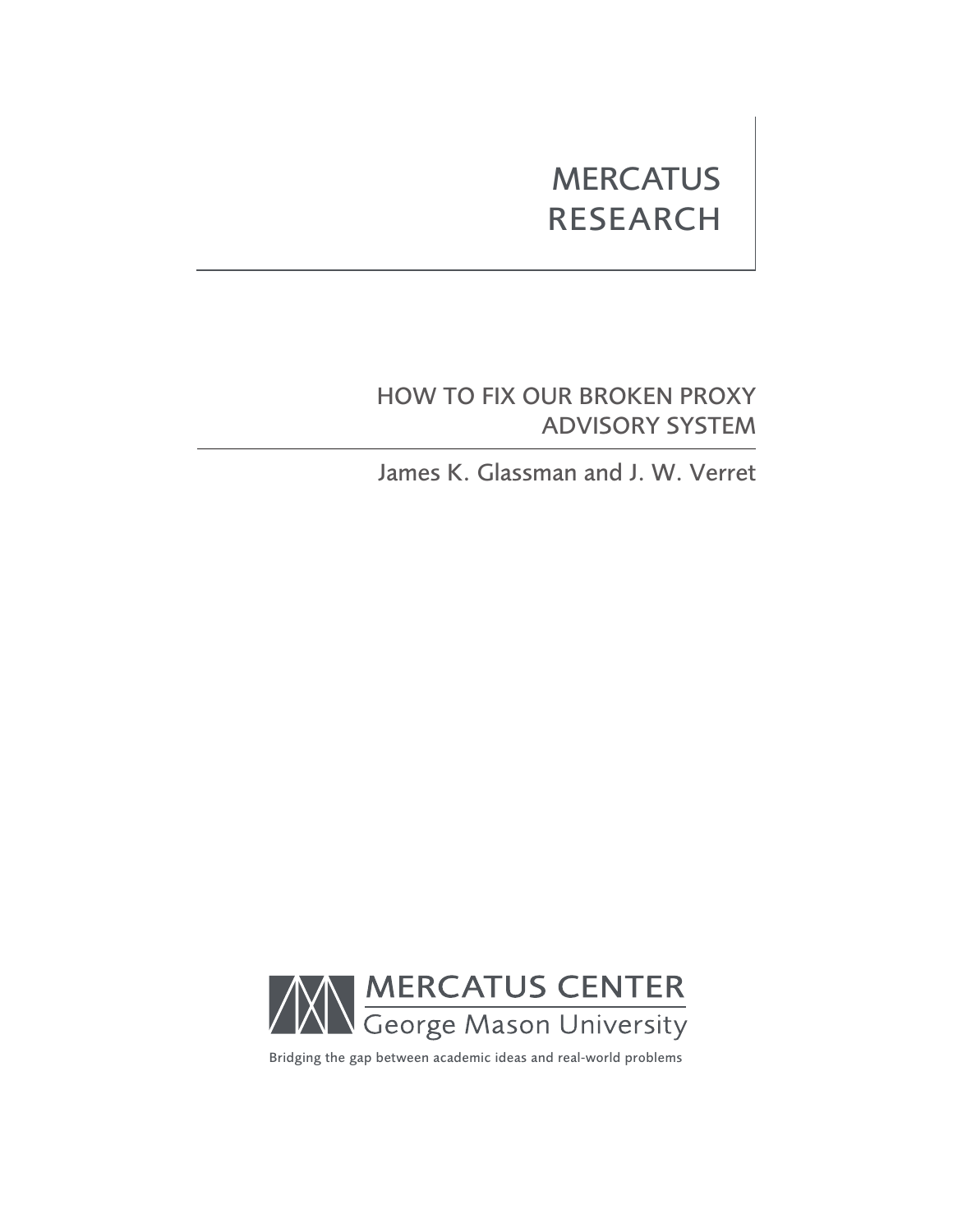### ABOUT THE MERCATUS CENTER AT GEORGE MASON UNIVERSITY

The Mercatus Center at George Mason University is the world's premier university source for market-oriented ideas—bridging the gap between academic ideas and real-world problems.

A university-based research center, Mercatus advances knowledge about how markets work to improve people's lives by training graduate students, conducting research, and applying economics to offer solutions to society's most pressing problems.

Our mission is to generate knowledge and understanding of the institutions that affect the freedom to prosper and to find sustainable solutions that overcome the barriers preventing individuals from living free, prosperous, and peaceful lives.

Founded in 1980, the Mercatus Center is located on George Mason University's Arlington campus.

www.mercatus.org

Copyright © 2013 by James K. Glassman, J. W. Verret, and the Mercatus Center at George Mason University. All rights reserved.

Mercatus Center George Mason University 3351 Fairfax Drive, 4th Floor Arlington, VA 22201-4433 (703) 993-4930 mercatus.org

Release date: April 16, 2013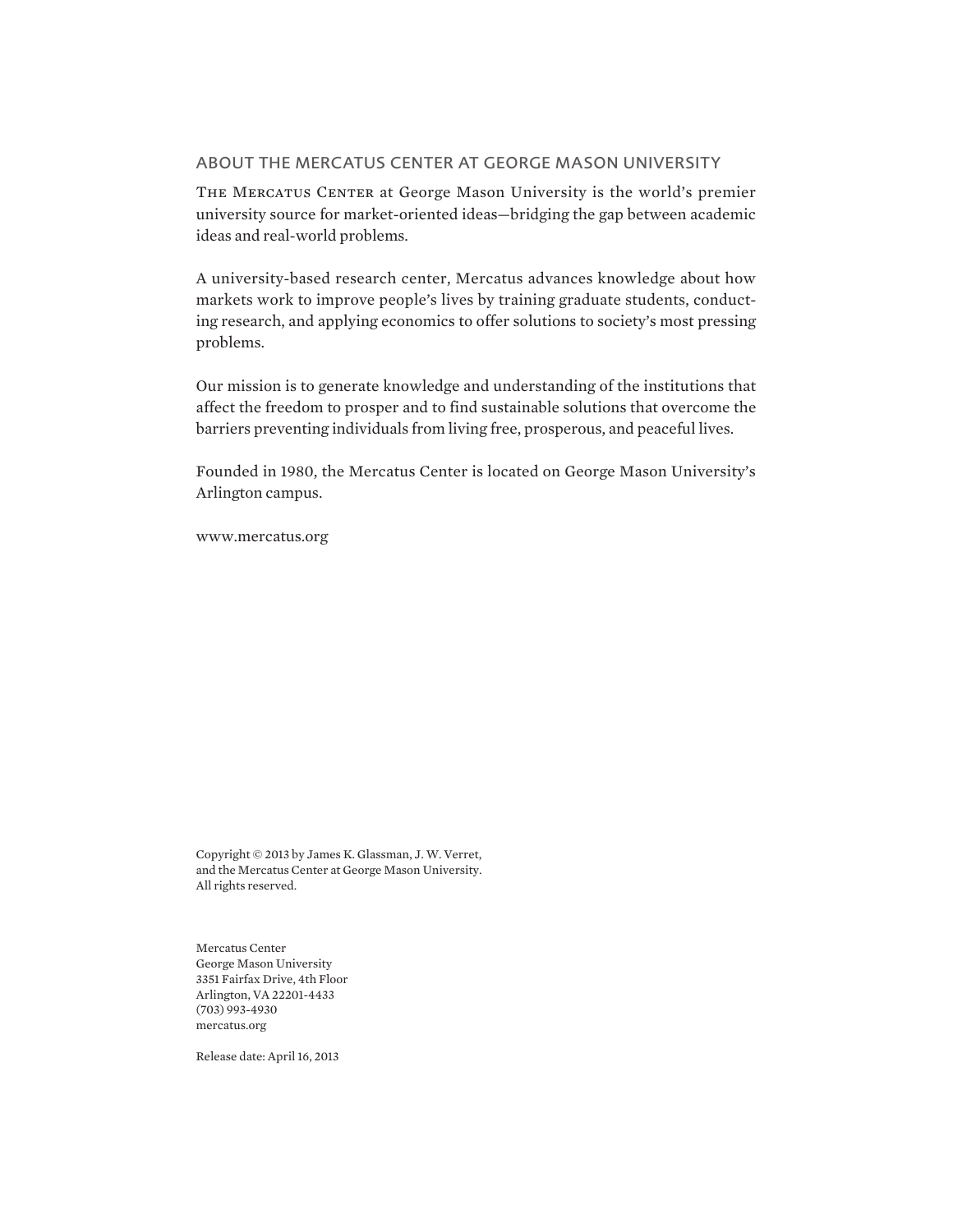#### ABOUT THE AUTHORS

James K. Glassman served between 2007 and 2009 as US undersecretary of state for public diplomacy and affairs and as chairman of the Broadcasting Board of Governors. In April 2012, he was appointed to the Investor Advisory Committee of the US Securities and Exchange Commission.

He was the principal financial columnist for the *Washington Post* from 1993 to 2004, has written three books on investing, and is currently investing columnist for *Kiplinger's Personal Finance*. He was a senior fellow at the American Enterprise Institute from 1996 to 2008, where he specialized in economics and technology.

Glassman has had a long career as a journalist and publisher, serving as president of the *Atlantic Monthly*, publisher of the *New Republic*, executive vice president of *U.S. News & World Report*, editor and co-owner of *Roll Call*, and moderator of two weekly public affairs television programs on PBS and one on CNN. He holds a BA from Harvard University and is the founding executive director of the George W. Bush Institute in Dallas.

The views expressed in this paper are his own and not necessarily those of any other institution, including the SEC and the Investor Advisory Board.

J. W. Verret is a senior scholar at the Mercatus Center at George Mason University and an assistant professor of law at George Mason University School of Law. As a member of Mercatus's Financial Markets Working Group, he regularly briefs congressional staff, members of Congress, SEC commissioners, and other financial regulatory agencies on financial regulation topics.

Verret received his JD and MA in public policy from Harvard Law School and the Harvard Kennedy School of Government and then served as a law clerk for Vice-Chancellor John W. Noble of the Delaware Court of Chancery. Before joining the faculty at Mason Law, he was an associate in the SEC Enforcement Defense Practice Group at Skadden, Arps in Washington, DC.

Verret has written extensively on corporate law topics, including a recent paper, "Delaware's Guidance," co-written with Chief Justice Myron T. Steele of the Delaware Supreme Court. His academic work has been featured in the *Yale Journal on Regulation*, *The Business Lawyer*, the *Delaware Journal of Corporate Law*, the *University of Pennsylvania Journal of Business Law*, and the *Virginia Law and Business Review*.

Verret was selected by the Northwestern Law School Searle Center on Law, Regulation, and Economic Growth for a 2009–2010 Searle-Kaufmann Research Fellowship.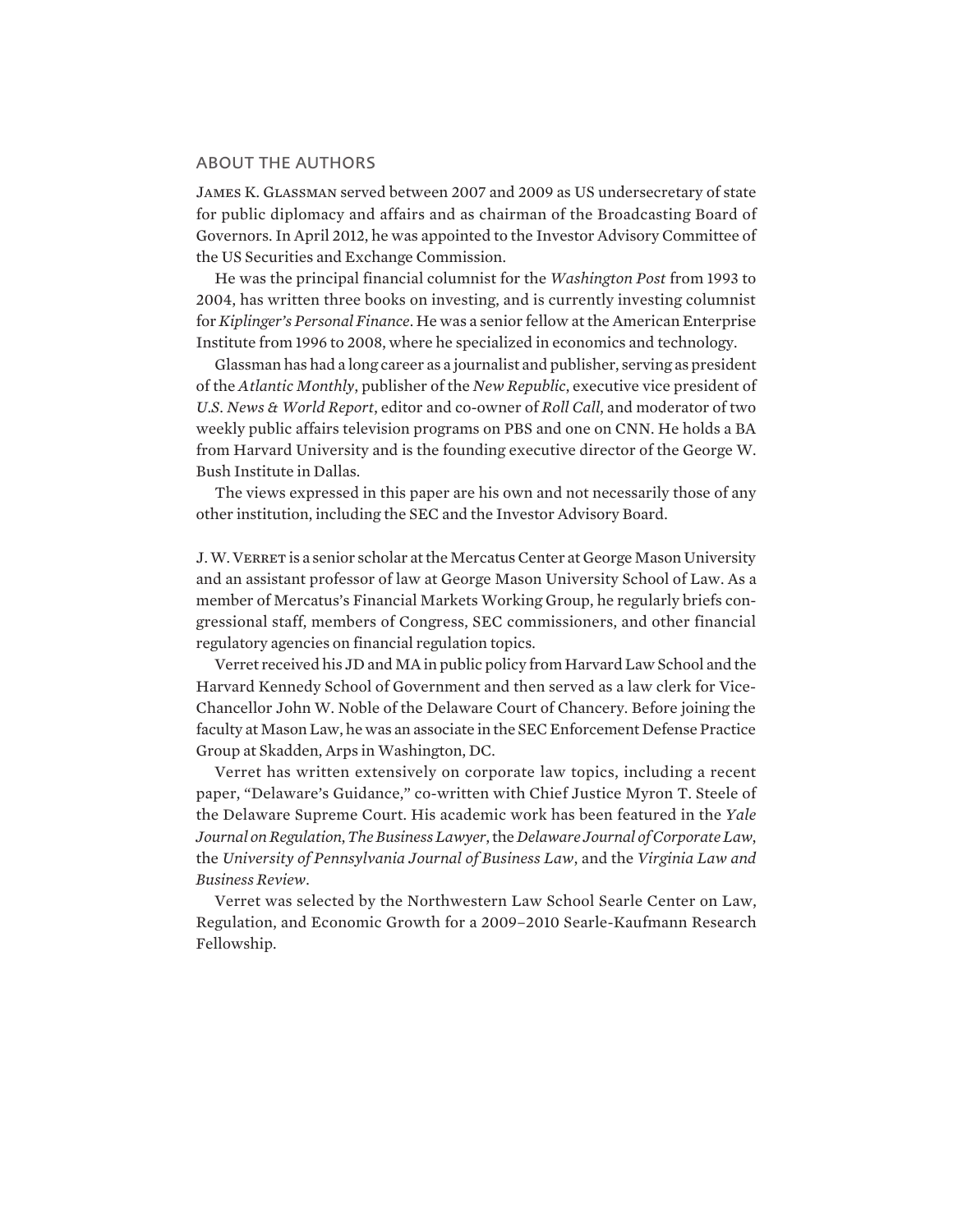## ABSTRACT

A rule enacted by the Securities and Exchange Commission in 2003 required institutions to adopt and disclose policies for proxy voting that were intended to minimize conflicts between the institutions' interests and those of their shareholders. An SEC staff interpretation of that rule led to a result almost the opposite of the ruling's intent. Institutions could easily protect themselves from legal liability by shifting responsibility to proxy advisory firms, which acquired increasing power over corporate governance, to the detriment of shareholders. The rule resulted in outsourcing decision making to advisors with little particularized knowledge and no incentive to maximize value. The proxy advisory firms themselves face the same conflicts of interest that the rule was intended to minimize. The problem is compounded by a market for proxy advice that is dominated by two firms. To fix this broken system, it is necessary to return the responsibility to determine the need for a vote to shareholders and directors.

*JEL* codes: G1, G2, G3 K2, and L2

Keywords: proxy advisory firms, shareholders, hedge funds, mutual funds, Institutional Shareholder Services, Securities and Exchange Commission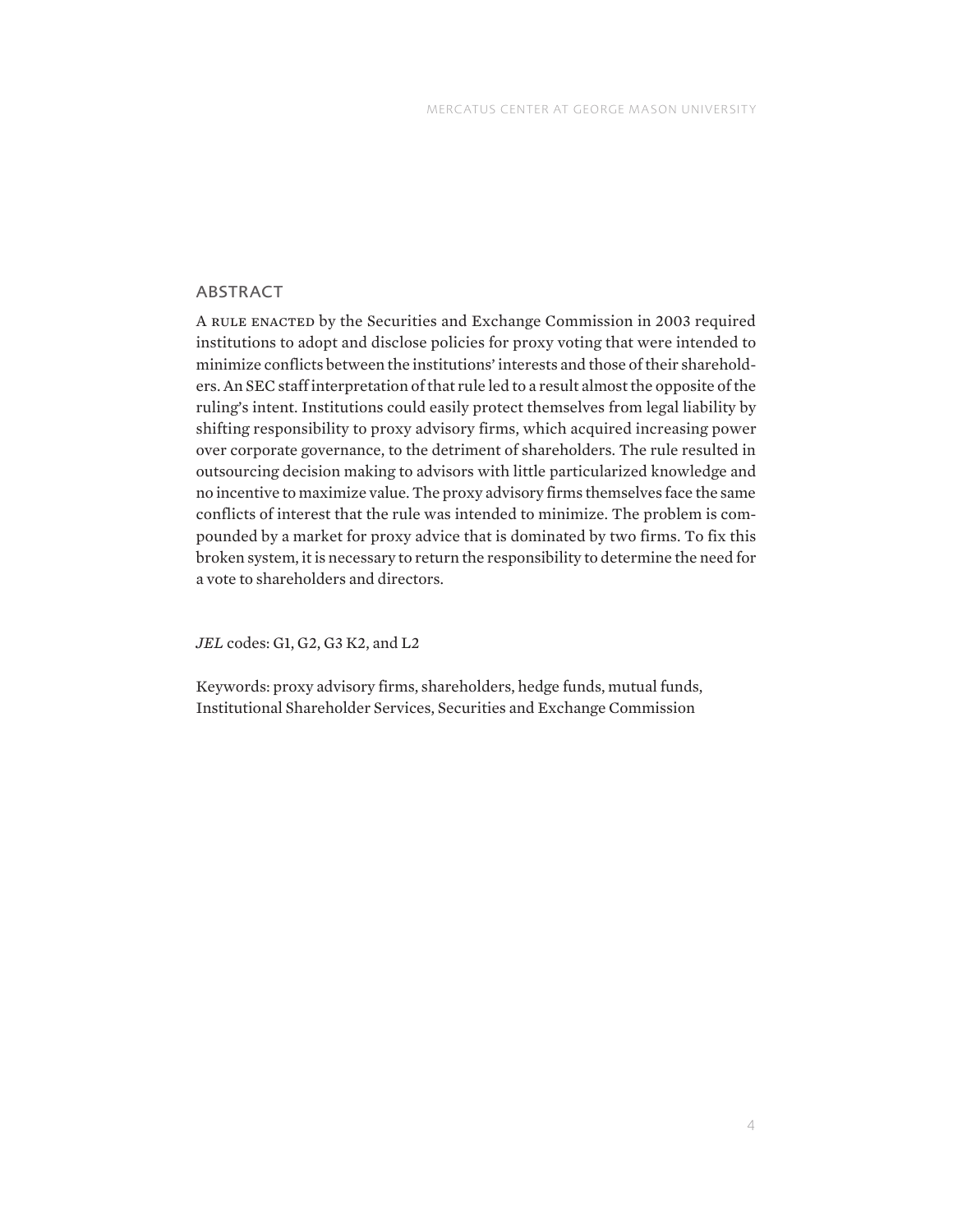#### I. BACKGROUND

DECADE AGO, the Securities and Exchange Commission (SEC) voted to<br>require that every mutual fund and its investment adviser disclose "the<br>policies and procedures that [they use] to determine how to vote proxies"<br>—matters p require that every mutual fund and its investment adviser disclose "the policies and procedures that [they use] to determine how to vote proxies" —matters put to a vote by the public companies whose stock the fund holds—and to disclose votes annually.<sup>1</sup>

The idea behind Rule 206(4)-6 and Rule 30b1-4, which were enacted on August 6, 2003,<sup>2</sup> was to "encourage funds to vote their proxies in the best interests of shareholders" and to avoid conflicts of interest between those shareholders and the fund's "investment adviser, principal underwriter, or certain of their affiliates."3

The SEC rule followed changes at the US Department of Labor (DOL) in the 1980s mandating that ERISA pension plan fiduciaries—such as union, corporate, and other officials who control or manage a plan's assets—vote the plan's shares on the basis of active analysis, regardless of whether or not the fiduciary was certain that expending time and effort to analyze how to vote would create value for a fund.<sup>4</sup>

The vast majority of shareholder elections are uncontested, and the vast majority of shareholder proposals are unsuccessful. As a result, it has been argued that actively participating in shareholder elections, shareholder proposal votes, or other proxy votes may not be worth the effort for pension or mutual funds in lieu of other strategies (such as abstaining or passively voting in favor of management

<sup>1.</sup> SEC, "Securities and Exchange Commission Requires Proxy Voting Policies, Disclosure by Investment Companies and Investment Advisers," press release, January 1, 2003, http://www.sec.gov /news/press/2003-12.htm.

<sup>2.</sup> "SEC Brings Second Case Alleging Improper Proxy Voting by an Adviser," Ropes & Gray, May 20, 2009, http://www.ropesgray.com/intech/.

<sup>3.</sup> SEC, "Proxy Voting Policies."

<sup>4.</sup> "ERISA 3(16) Fiduciary Plan Administrator Overview," ING Financial Services, accessed April 4, 2013, ing.us/file.../5399/fiduciary\_erisa\_3\_16\_\_plan\_admin\_overview.pdf.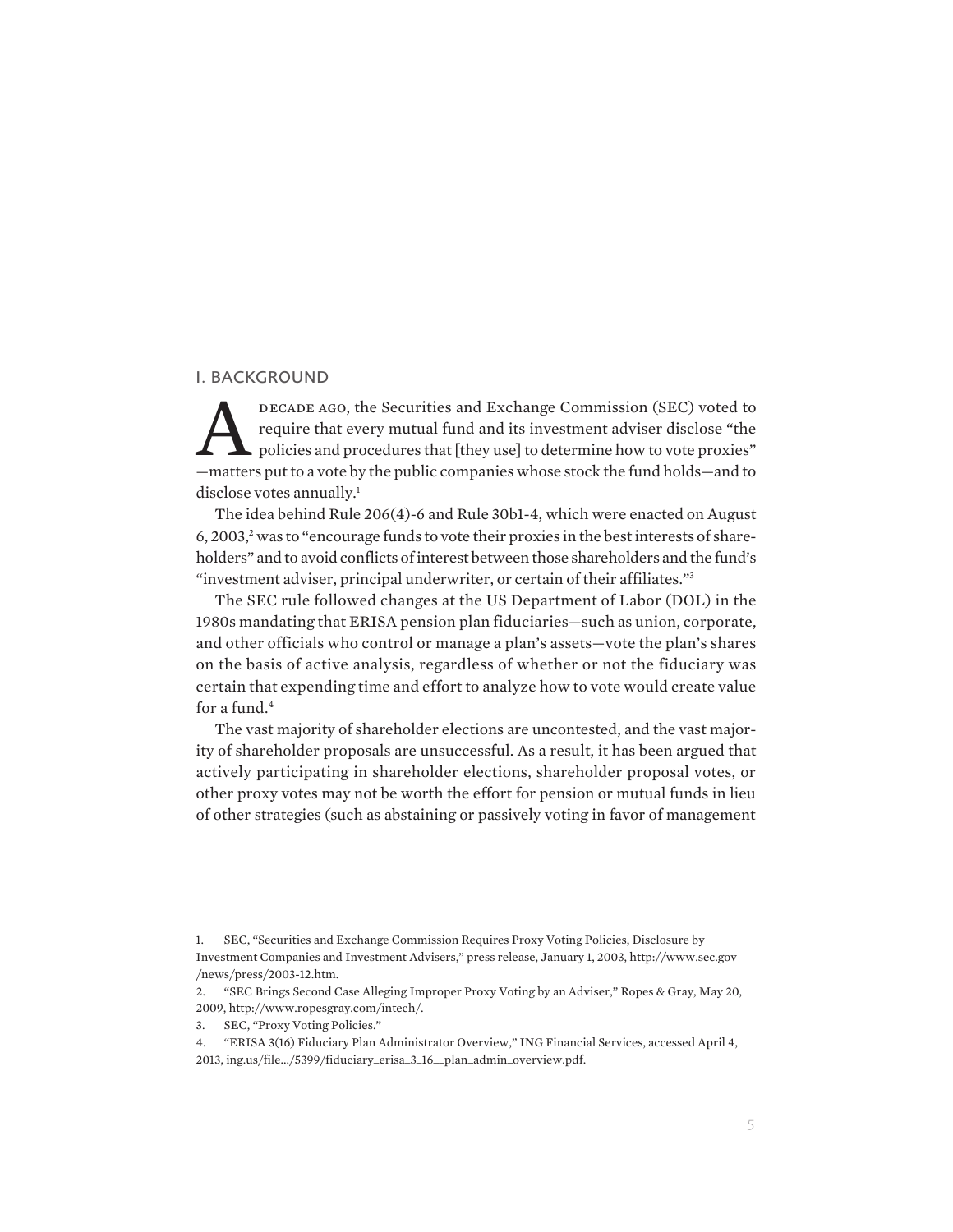recommendations unless specific circumstances require more scrutiny).<sup>5</sup> But the Department of Labor ruled otherwise. In a key 1988 document called the "Avon Letter," DOL stated that "the fiduciary act of managing plan assets which are shares of corporate stock would include the voting of proxies appurtenant to those shares of stock."6 The SEC eventually followed suit.

A few months after the adoption of the SEC's rule, one of the SEC commissioners, Paul Atkins, expressed his relief that "the rule did not impose a 'one-size-fits-all' requirement for the written proxy voting procedures. Instead, we left advisers with the flexibility to craft suitable procedures."7

Unfortunately, the rule became a classic case of unintended consequences. Many institutional investors largely outsourced their shareholder voting policies to a proxy advisory industry that relies on precisely the type of "one-size-fits-all" policies that were intentionally excluded from the original regulation because of objections by commissioners. The SEC staff interpretation of the rules on proxy voting have led to the opposite result of what many of its supporters intended. Instead of eliminating conflicts of interest, the rule simply shifted their source. Instead of encouraging funds to assume more responsibility for their proxy votes, the rule pushes them to assume less. Instead of providing informed, sensitive voting on proxies, the incentive has been to outsource decision making to two small organizations that most investors have never heard of. These two firms have emerged as the most powerful force in corporate governance in America today, shaping the way that mutual funds and other institutions cast votes on proxy questions posed by about 5,000 US public companies.

The larger of the firms, Institutional Shareholder Services (ISS), was founded in 1985. When the Department of Labor issued its new mandate a few years later, ISS made a specialty of advising institutional investors on how to comply with it,<sup>8</sup> and the firm has since profited from the demand created for its services by the government's requirements.

7. "Speech by SEC Commissioner: Remarks at the Investment Counsel Association of America,"

<sup>5.</sup> David Yermack, "Shareholder Voting and Corporate Governance," *Annual Review of Financial Economics* 2 (December 2010): 30, doi:10.1146/annurev-financial-073009-104034. Passive voting strategies are distinguished from abstentions. Companies need to obtain a quorum of shareholder participation even in an uncontested vote to have a successful board election, merger approval, etc., and so passively voting shares can still be a valuable exercise.

<sup>6.</sup> Allan Liebowitz, letter to Helmuth Fandl, February 23, 1988, cited in "A Call for Change in the Proxy Advisory Industry Status Quo," Center on Executive Compensation (January 2011): 17, http:// online.wsj.com/public/resources/documents/ProxyAdvisoryWhitePaper02072011.pdf.

Commissioner Paul S. Atkins, SEC, April 11, 2003, http://www.sec.gov/news/speech/spch041103psa.htm. 8. "25for25: Observations on the Past, Present, and Future of Corporate Governance In Celebration of ISS' 25th Anniversary," ISS (2011): iv, http://www.rhsmith.umd.edu/cfp/pdfs\_docs/commentary/ISS.pdf.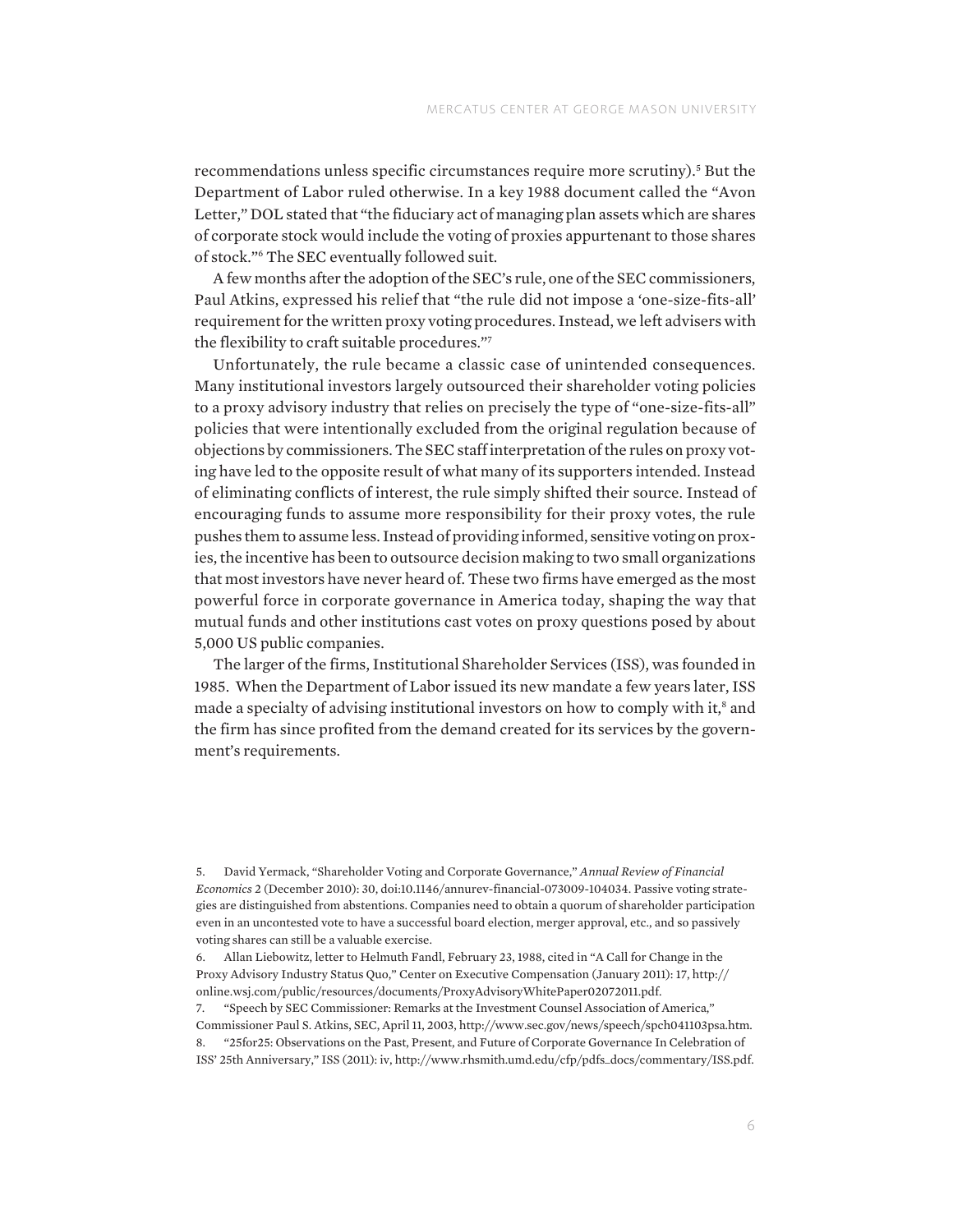Proxy season is now underway. More than half of US annual meetings, where proxies are tallied, take place in April, May, or June.<sup>9</sup> In 2010 the SEC issued a "concept release" that called for an examination of the entire US proxy system, including "the role and legal status of proxy advisory firms."10 No action has been taken on the release, but with a new SEC chair moving into office a reexamination of the issue could be imminent. This report lays the groundwork for that consideration. What remains to be seen is whether the SEC will address a system that is badly broken and, most of all, hurts the small shareholders it is supposed to help.

The authors do not hastily rush for a regulatory solution to all corporate governance challenges. We recognize that on most issues shareholders have a plethora of nonregulatory tools available, including self-funded proxy fights, taking short positions, pricing corporate governance quality at firms into trading activity, and suing a company in state court for breach of fiduciary duty by a director or officer.

We want to be clear. Good corporate governance is crucial to the long-run success of any publicly traded company, and even the most aggressive defenders of capitalism agree that the participation of shareholders in proxy voting on governance issues can be an appropriate practice. In a recent report, the US Chamber of Commerce lauded "policies that promote effective shareholder participation in the corporate governance process. Strong governance is a critical cornerstone for the healthy long-term performance of public companies and their positive promotion of long-term shareholder value."11

But for the problem created by government rules that have enshrined two small proxy advisory firms, shareholders do not have a nonregulatory solution. We argue that as long as proxy advisors hold regulatory preferences and a regulatory mandate that funds purchase their services, more regulatory attention to the conflicts posed by these proxy advisors is wise. The remainder of this paper will sketch the specific problems that should be addressed and our approach to resolving them.

9. "A dialogue with Institutional Shareholder Services," Audit Committee Leadership Network in North America, ViewPoints, no. 139 (November 7, 2012): 3, https://webforms.ey.com/Publication/vwLU Assets/Proxy\_advisory\_firms/\$FILE/ViewPoints\_39\_November\_2012\_Dialogue\_with\_ISS.pdf. 10. Concept Release on the U.S. Proxy System, SEC, 75 Fed. Reg. 42,981, 43,009 (July 22, 2010). Comments on the concept release can be found at http://www.sec.gov/comments/s7-14-10/s71410.shtml. 11. US Chamber's Center for Capital Markets Competitiveness, "Best Practices and Core Principles for the Development, Dispensation, and Receipt of Proxy Advice," March 2013, http://www.centerforcapital markets.com/wp-content/uploads/2010/04/Best-Practices-and-Core-Principles-for-Proxy-Advisors.pdf.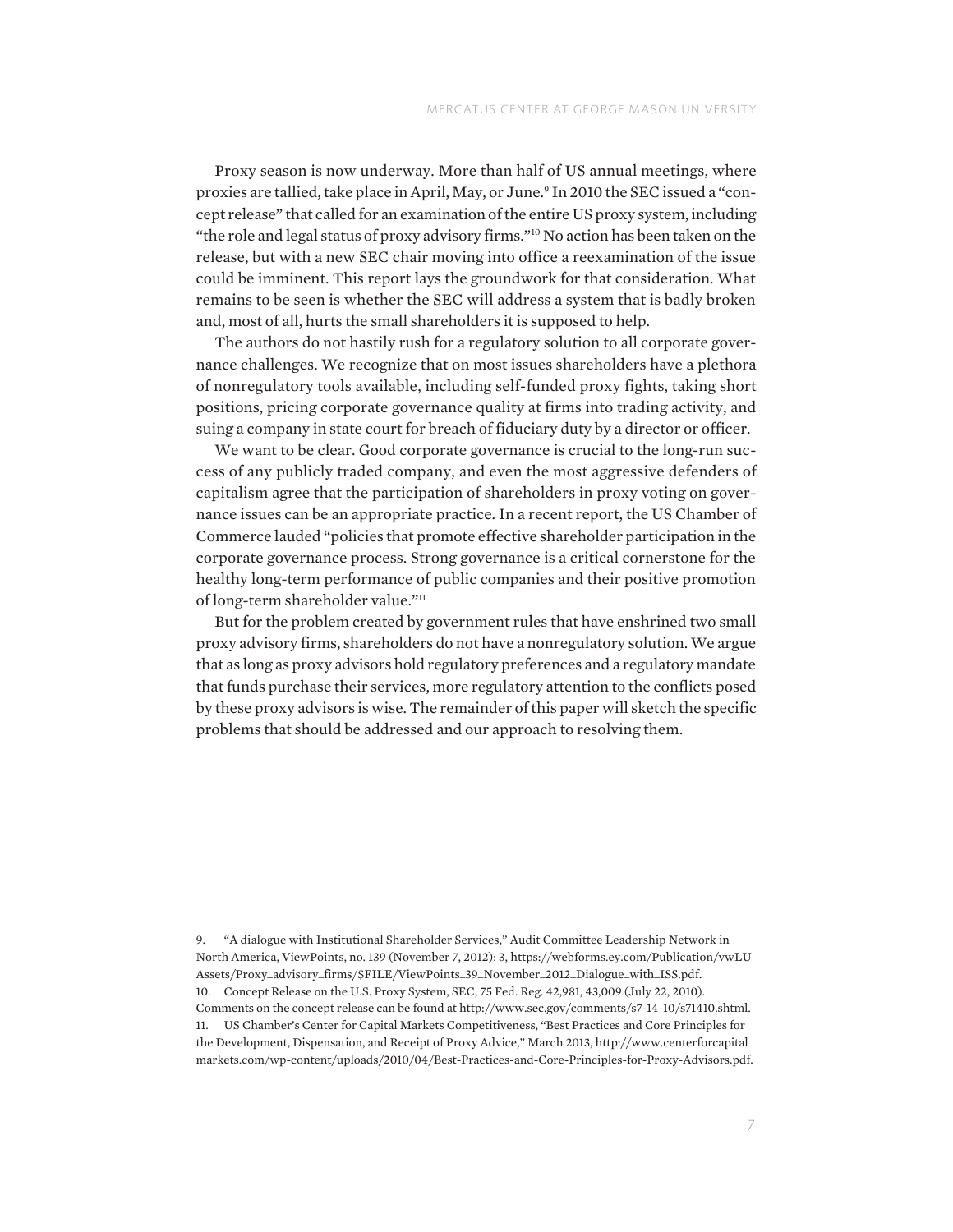#### II. THE SOURCES OF ADVISORS' POWER

OF THE TWO firms that dominate the proxy-advisory business, the larger by far is ISS with a 61 percent market share.12 The second is Glass, Lewis & Co., LLC, with a market share of about 36 percent.<sup>13</sup> ISS is owned by MSCI Inc., a New York Stock Exchange–listed company that maintains dozens of stock and bond indices and provides portfolio management analytics for investment firms. Glass Lewis is owned by the Ontario Teachers' Pension Plan Board, which manages a fund with more than \$100 billion in assets. These two principal proxy advisors have inherent conflicts not simply in their ownership but also in the services they provide to clients. Proxy advisors also have shown a tendency toward ideological bias in their recommendations, especially in areas that involve labor union power, executive compensation, and the environment.

The power of the two firms has increased in recent years for several reasons. First, mutual funds have become a larger force in investing, especially with the rise of defined-contribution pension plans. Institutional stock ownership has risen from 47 percent of assets of the 1,000 largest public corporations in 1987 to 76 percent just 20 years later.14 Overall, mutual fund assets have risen nearly 30-fold since 1987, and total shareholder accounts have quintupled.15

Second, shareholder activism by well-connected groups—particularly unions and environmental organizations—has sharply increased. In addition, the Supreme Court's recent decision in *Citizens United v. FEC*16 opened up new avenues for corporate spending in elections, spurring current debates about whether shareholders should be able to approve such expenditures and whether corporations should be

13. Tamara C. Belinfanti, "The Proxy Advisory and Corporate Governance Industry: The Case for Increased Oversight," *Stanford Journal of Law, Business & Finance* 14 (Spring 2009): 395. The author, an associate professor at New York Law School, attached the comment to a letter filed with the SEC on October 20, 2010. See http://www.sec.gov/comments/s7-14-10/s71410-183.pdf.

14. "A Call for Change in the Proxy Advisory Industry Status Quo," Center on Executive Compensation (January 2011): 15-16, http://online.wsj.com/public/resources/documents/ProxyAdvisoryWhitePaper 02072011.pdf.

16. 558 U.S. 310 (2010).

<sup>12.</sup> A study by the US Government Accountability Office in 2007, "Corporate Shareholder Meetings: Issues Relating to Firms That Advise Institutional Investors on Proxy Voting," found that between them, ISS and Glass Lewis had more than 2,000 institutions (mutual funds and other financial firms) as clients, with \$40.5 trillion in equity assets. Institutions served by the next three largest proxy-advisory firms had just \$1.1 trillion in assets. See Government Accountability Office, *Corporate Shareholder Meetings: Issues Relating to Firms That Advise Institutional Investors on Proxy Voting, a Report to Congressional Requesters*, GAO-07-765 (Washington, June 2007): 13, http://www.gao.gov/new.items/d07765.pdf.

<sup>15.</sup> "2012 Investment Company Fact Book: A Review of Trends and Activity in the U.S. Investment Company Industry," Investment Company Institute (2012): 134, http://www.ici.org/pdf/2012 \_factbook.pdf.

<sup>17.</sup> James R. Copland, Yevgeniy Feyman, and Margaret O'Keefe, "Proxy Monitor 2012: A Report on Corporate Governance and Shareholder Activism" (Fall 2012): 19, http://proxymonitor.org/pdf/pmr \_04.pdf.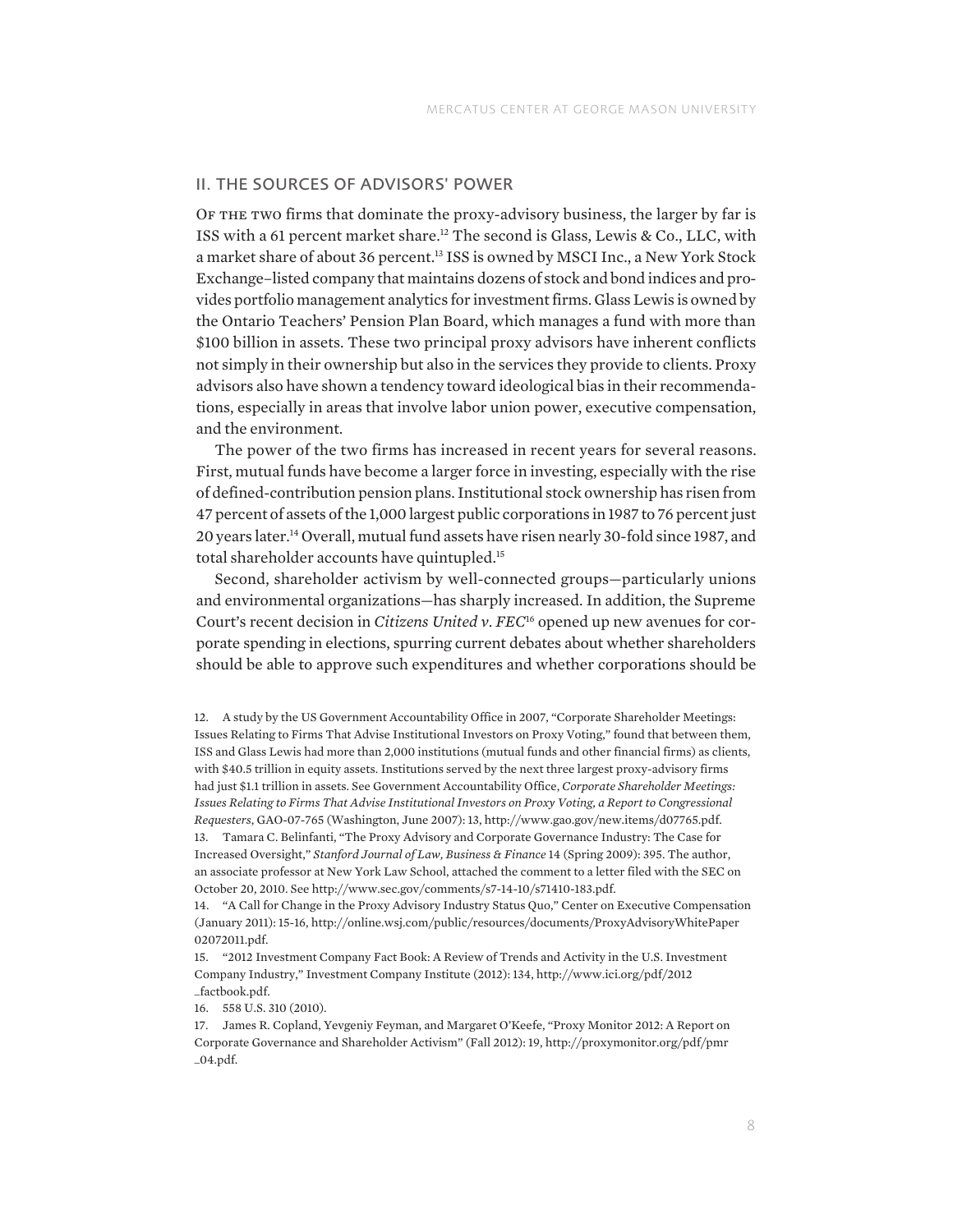required to disclose them.17 New rules either proposed or approved by the SEC are making it even easier for such measures to be added to proxy ballots by shareholders.18

As a result, proxy proposals by shareholders are on the rise, according to a November 2012 "Shareholder Activism Insight Report" from the law firm Schulte, Roth & Zabel, polling corporate executives and shareholder activists:

Corporate executives should expect to see increasing opposition from shareholders during next spring's proxy season, according to the 78% majority of overall respondents. Using poor financial performance and the need for management or operational change as motivation, hedge funds, pensions and unions will continue the growth of shareholder activism. A significant increase in shareholder proposals will result, according to 84% of respondents.<sup>19</sup>

The principal legislation that resulted from the 2008–09 crisis, the Dodd-Frank Wall Street Reform and Consumer Protection Act,<sup>20</sup> adds to the importance of proxy voting by mandating that companies with a public float greater than \$75 million conduct periodic (in most cases, annual) "Say-on-Pay" (SoP) votes.<sup>21</sup> While those votes are nonbinding, they are taken seriously by corporate directors, not least because lawsuits could ensue if shareholder preferences are ignored. The SoP mandate was expanded this year to include 1,500 smaller reporting companies.<sup>22</sup>

More institutional ownership, a trend toward activism, and the Dodd-Frank legislation have all enhanced the power of proxy advisors. But an even more important factor was how the original 2003 SEC rule was interpreted by SEC staff. In a staff letter responding to a request from Egan-Jones, a small proxy firm, the SEC advised on May 24, 2004:

An investment adviser that votes client proxies in accordance with a pre-determined policy based on the recommendations of an

18. See Stephen Choi, Jill Fisch, and Marcel Kahan, "The Power of Proxy Advisors: Myth or Reality?," *Emory Law Journal* 59 (2010): 872–77, listing reasons for the increased in shareholder power, including the elimination of broker discretionary voting and the movement from plurality to majority and nonstaggered boards; "A Call for Change in the Proxy Advisory Industry Status Quo," Center on Executive Compensation (January 2011): 5–6, http://online.wsj.com/public/resources/documents/ProxyAdvisory WhitePaper02072011.pdf.

21. SEC, "SEC Adopts Rules for Say-on-Pay and Golden Parachute Compensation as Required Under Dodd-Frank Act," press release, January 25, 2011, http://www.sec.gov/news/press/2011/2011-25.htm. 22. "Proxy Advisory Business: Apotheosis or Apogee?," Corporate Governance Commentary, Latham & Watkins LLP (March 2011): 2–3, http://www.lw.com/upload/pubContent/\_pdf/pub4042\_1.pdf.

<sup>19.</sup> Marc Weingarten, "2012 Shareholder Activism Insight Report," The Harvard Law School Forum on Corporate Governance and Financial Regulation (blog), November 26, 2012, https://blogs.law.harvard .edu/corpgov/2012/11/26/2012-shareholder-activism-insight-report/.

<sup>20.</sup> "Implementing the Dodd-Frank Wall Street Reform and Consumer Protection Act," SEC, last modified February 14, 2013, http://www.sec.gov/spotlight/dodd-frank.shtml.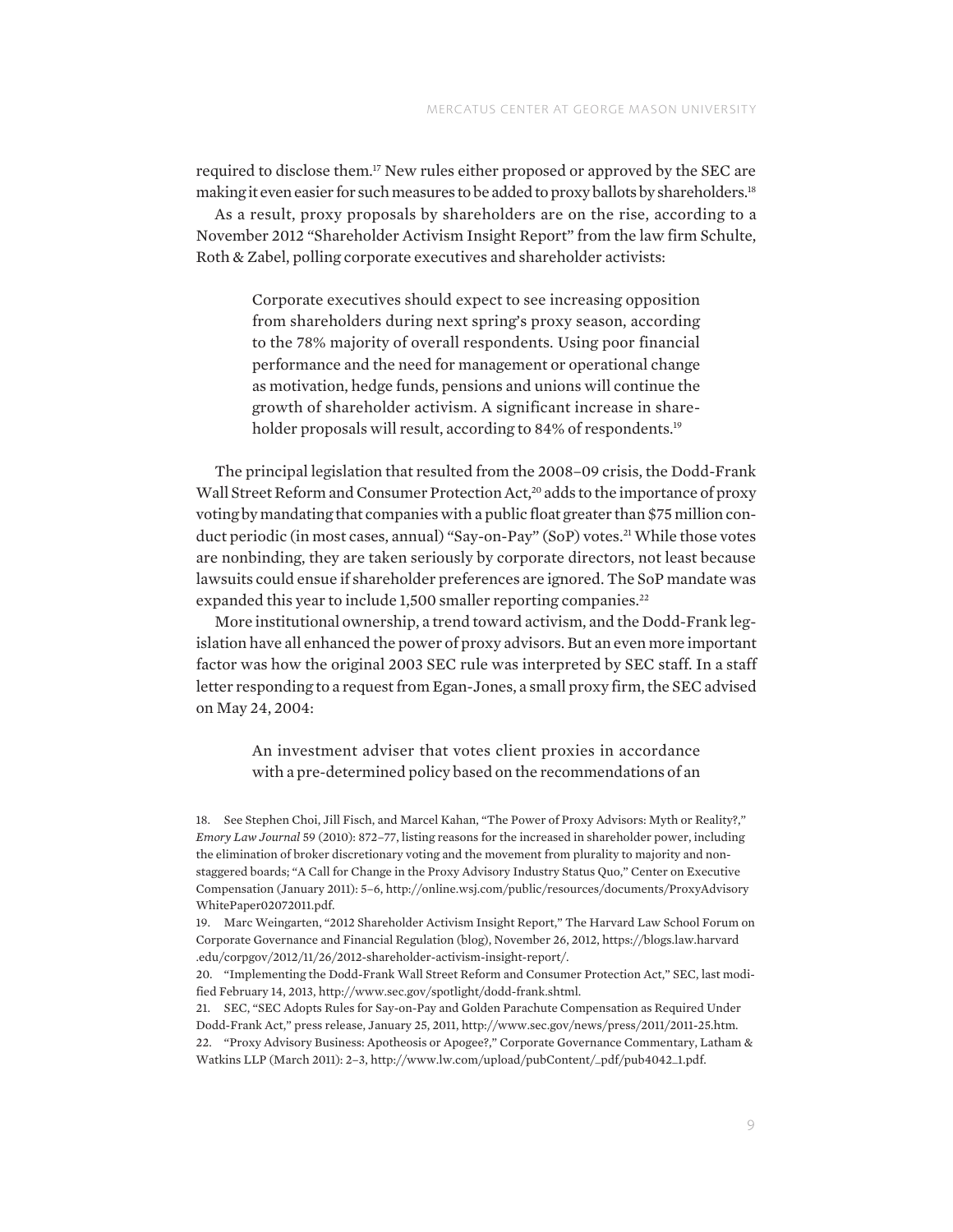independent third party will not necessarily breach its fiduciary duty of loyalty to its clients even though the recommendations may be consistent with the adviser's own interests. In essence, the recommendations of a third party that is in fact independent of an investment adviser may cleanse the vote of the adviser's conflict.<sup>23</sup>

In other words, if an independent proxy advisory firm recommends a proxy vote, then the mutual fund and its adviser can follow that recommendation and avoid a claim that it has a conflict of interest. A second important interpretation was that mutual funds and their advisers had to vote all their shares on all proxy issues on the basis of actively developed policies.<sup>24</sup> Overall, US issuers pose more than 250,000 proxy questions a year, and it is not unusual for large mutual funds and their advisers to be required to cast votes on more than 100,000 of them on the basis of actively developed voting policies.

By paying fees to proxy advisors, funds and their investment advisers could avoid being sanctioned by the SEC or being sued successfully by lawyers representing shareholders unhappy with particular proxy votes.<sup>25</sup> A 2011 study by the Center for Executive Compensation quotes Leo E. Strine Jr., vice chancellor of the Delaware Court of Chancery, saying, "Following ISS constitutes a form of insurance against regulatory criticism, and results in ISS have a large sway in the affairs of American corporations."26 For the proxy advisors, the SEC's actions produced a bonanza of revenues—and of political power. Suddenly ISS became, as one recent report put it, "the de facto pay and governance police."27

The Egan-Jones letter helped ISS in another way. Part of ISS's business was advising listed firms ("issuers," in the parlance of regulators) on corporate governance, including recommendations on how to win proxy votes. While, on the face of it, this may seem to be a conflict, the SEC letter explicitly said that it was not.

<sup>23.</sup> "Investment Advisers Act of 1940—Rule 206(4)-6: Egan-Jones Proxy Services," SEC letter to Kent S. Hughes, May 27, 2004, http://www.sec.gov/divisions/investment/noaction/egan052704.htm. 24. The SEC's proxy policy rules have been interpreted to include a mandate to vote shares on the basis of actively developed policies. See Concept Release on the U.S. Proxy System, SEC, 75 Fed. Reg. 42,981,

<sup>43,009 (</sup>July 22, 2010). 25. There are exceptions. In 2009, the SEC brought a complaint against INTECH Investment Management, LLC, alleging that the firm tried to curry favor with the AFL-CIO by adopting an ISS

proxy-voting platform that followed the voting recommendations of the union. INTECH's aim, according to the SEC, was to improve its score on an annual AFL-CIO survey ranking investment advisers. A total of \$350,000 in fines was assessed. See Order Instituting Administrative Cease-and-Desist Proceedings Pursuant to Sections 203(e), 203(f) and 203(k) of the Investment Advisers Act of 1940, Making Findings and Imposing Remedial Sanctions and a Cease-and-Desist Order, File No. 3-13463 (May 7, 2009), available at http://www.sec.gov/litigation/admin/2009/ia-2872.pdf.

<sup>26.</sup> Leo E. Strine, Jr., "The Delaware Way: How We Do Corporate Law and Some of the New Challenges We (And Europe) Face," *Delaware Journal of Corporate Law* 30 (2005): 688.

<sup>27.</sup> "A Call for Change in the Proxy Advisory Industry Status Quo," Center on Executive Compensation (January 2011): 15–16, http://online.wsj.com/public/resources/documents/ProxyAdvisoryWhitePaper 02072011.pdf.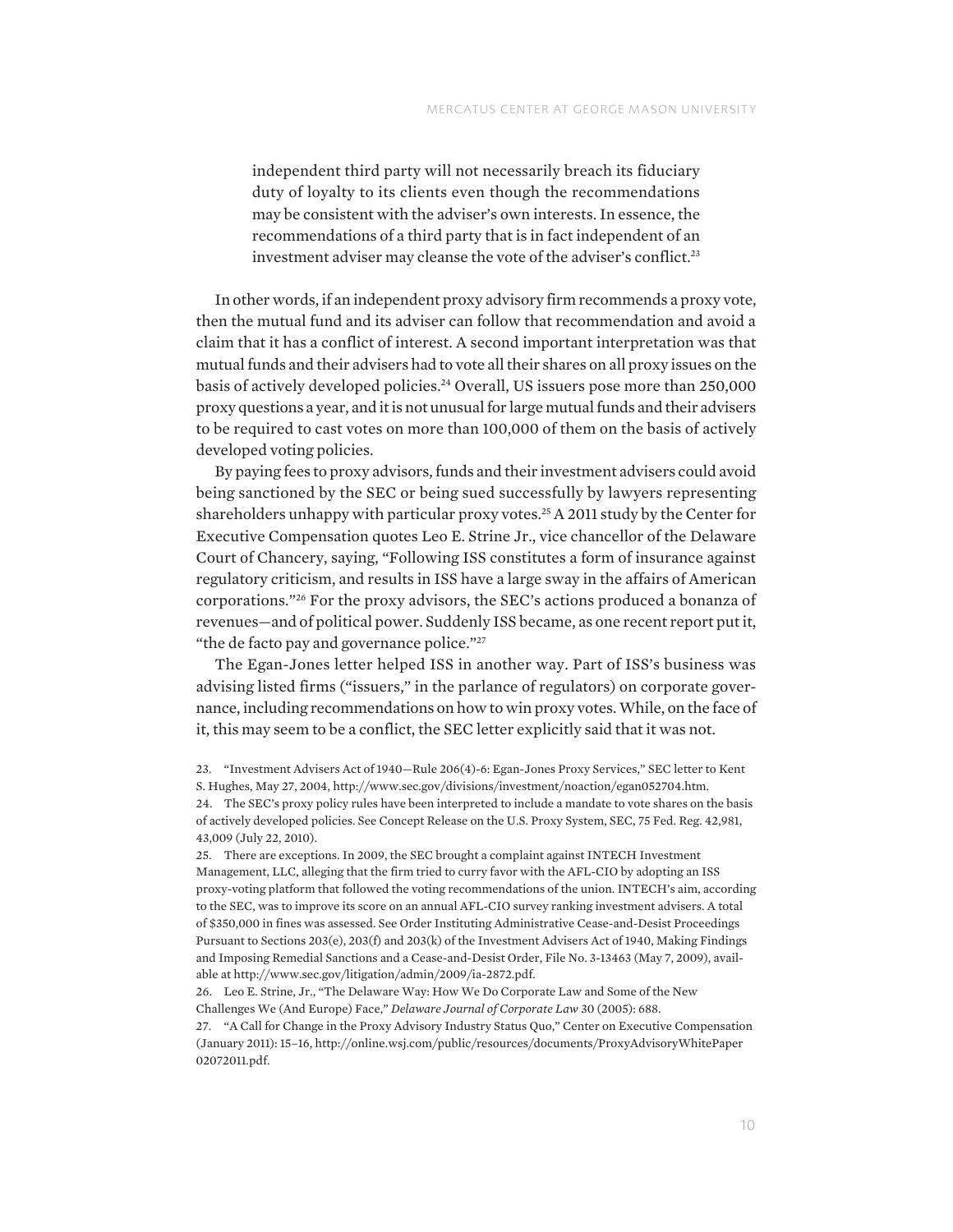In your letter, you ask whether a proxy voting firm would be considered to be an independent third party if the firm receives compensation from an issuer ('Issuer') for providing advice on corporate governance issues. We believe that the mere fact that the proxy voting firm provides advice on corporate governance issues and receives compensation from the Issuer for these services generally would not affect the firm's independence from an investment adviser.28

#### III. THE DEPTH AND BREADTH OF ADVISORS' INFLUENCE

In 2003, W. James McNerney Jr., then chairman of 3M Corporation, stated in a letter to the SEC that ISS controlled the proxy votes of half of his company's shares and that "many of the top 30 institutional shareholders we contacted in each of the past two years to discuss our position would not engage in any meaningful discussions, often citing adherence to ISS proxy voting guidelines."29

The McNerney letter was referenced in a study of proxy advisors published in the *Stanford Journal of Law, Business, and Finance*. 30 The study also cited Lynn Stout of Cornell, who wrote, "When institutional investors follow ISS [proxy recommendations] en masse, directors of public corporations can expect to see 20%, 30% even 50% of their company's shares being voted not as the directors recommend, but as ISS recommends."31

Of course, no single institution determines the outcome of every proxy vote, but, according to a study by David F. Larcker, Allan L. McCall, and Gaizka Ormazabal, opposition by a proxy advisor results in a "20% increase in negative votes cast."32 That figure underestimates the power of ISS and Glass Lewis since corporations trying to avoid a negative recommendation from a proxy advisory firm will shape their policies accordingly. Another study, published by researchers Jennifer E. Bethel and Stuart L. Gillan in the journal *Financial Management*, found that when ISS

<sup>28.</sup> "Investment Advisers Act of 1940—Rule 206(4)-6: Egan-Jones Proxy Services," SEC letter to Kent S. Hughes, May 27, 2004, http://www.sec.gov/divisions/investment/noaction/egan052704.htm. 29. "Comment from W. James McNery, Jr. on SEC Proposed Rule," SEC, December 5, 2003, http:// www.sec.gov/rules/proposed/s71903/3m120503.htm.

<sup>30.</sup> Tamara C. Belinfanti, "The Proxy Advisory and Corporate Governance Industry: The Case for Increased Oversight," *Stanford Journal of Law, Business, and Finance* 14 (Spring 2009): 386–87n14. 31. Ibid.

<sup>32.</sup> David F. Larcker, Allan L. McCall, and Gaizka Ormazabal, "The Economic Consequences of Proxy Advisor Say-on-Pay Voting Policy" (Rock Center for Corporate Governance at Stanford University Working Paper No. 119, Stanford, CA, 2012), http://papers.ssrn.com/sol3/papers.cfm?abstract\_id= 2101453.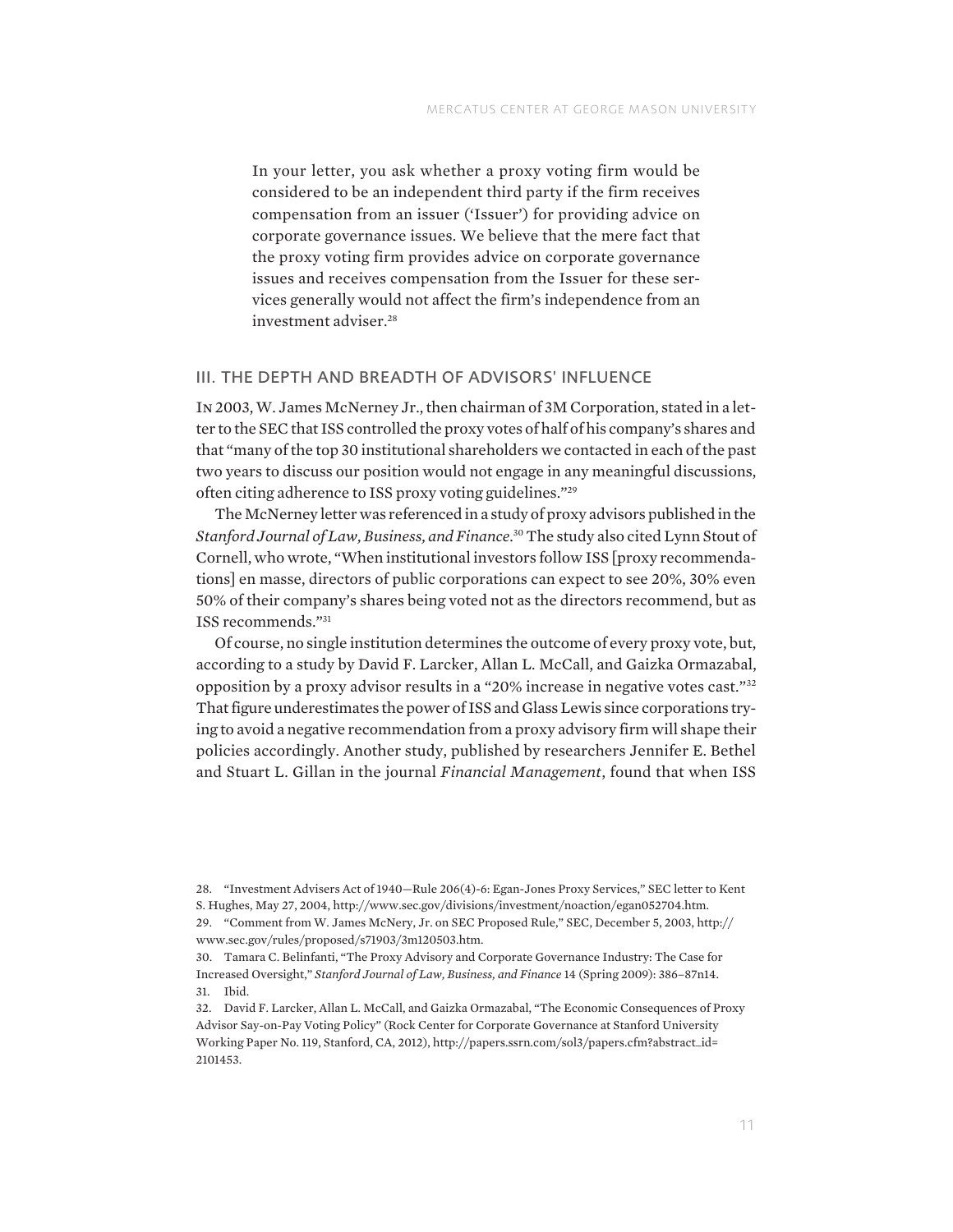recommends a "no" vote on a management proposal, affirmative votes decline by 13.6 percent to 20.6 percent.<sup>33</sup>

Between them, ISS and Glass Lewis clients control 25 percent to 50 percent of the typical mid-cap or large-cap company's shares, according to a study by a proxy solicitation firm.<sup>34</sup> Members of the Society of Corporate Secretaries and Governance Professionals "think that ISS alone controls one-third or more of their shareholders' votes."35

Last year a survey conducted by the Conference Board, NASDAQ, and the Stanford University Rock Center for Corporate Governance reported research demonstrating the influence that proxy advisory firms have over the design of corporate governance policies. Over 70 percent of directors and executive officers reported that their compensation programs were influenced by the policies or guidelines of proxy advisory firms.36

To a large degree, corporate directors and executives are now subject to decision making on critical issues by organizations that have no direct stake in corporate performance and make poor decisions as a result. Conscientious shareholders, who do have such a stake, also suffer because their votes are usurped or overwhelmed by these same organizations. The SEC's proxy policy rules have led to results unimagined by their original advocates.

Instead of mutual funds assuming more responsibility for their proxy votes, they have assumed less. Instead of providing more incentive for informed, sensitive voting on proxies, the incentive has been to outsource decision making to firms that, for understandable business reasons, make their recommendations using one-sizefits-all standards.

The problem is compounded because, as a result of the financial crisis, Congress and the president have decided to give shareholders more authority over directors and that means more authority for proxy advisors, who play a key role in determining how shareholders vote. As Strine wrote, "The influence of ISS and its competitors over institutional investor behavior is so considerable that traditionalists will be

36. The Conference Board, NASDAQ, and Stanford Rock Center for Corporate Governance, "The Influence of Proxy Advisory Firm Voting Recommendations on Say-on-Pay Votes and Executive Compensation Decisions," (March 2012), http://www.gsb.stanford.edu/cldr/research/surveys /proxy.html.

<sup>33.</sup> Stuart Gillan and Jennifer E. Bethel, "The Impact of the Institutional and Regulatory Environment on Shareholder Voting," University of Delaware Working Paper No. 2002-002, Newark, DE, 2002. http://papers.ssrn.com/sol3/papers.cfm?abstract\_id=354820.

<sup>34.</sup> Yin Wilczek, "Bounty Program to Cramp Corporate Boards: ABA Speakers Discuss Governance Provisions," Daily Report for Executives, *Bloomberg BNA*, Aug. 10, 2010, cited in "A Call for Change in the Proxy Advisory Industry Status Quo," Center on Executive Compensation (January 2011): 20, http:// online.wsj.com/public/resources/documents/ProxyAdvisoryWhitePaper02072011.pdf.

<sup>35.</sup> Quote from Susan E. Wolf, former chair of the Society, cited in "A Call for Change in the Proxy Advisory Industry Status Quo," Center on Executive Compensation (January 2011): 20, http://online .wsj.com/public/resources/documents/ProxyAdvisoryWhitePaper02072011.pdf.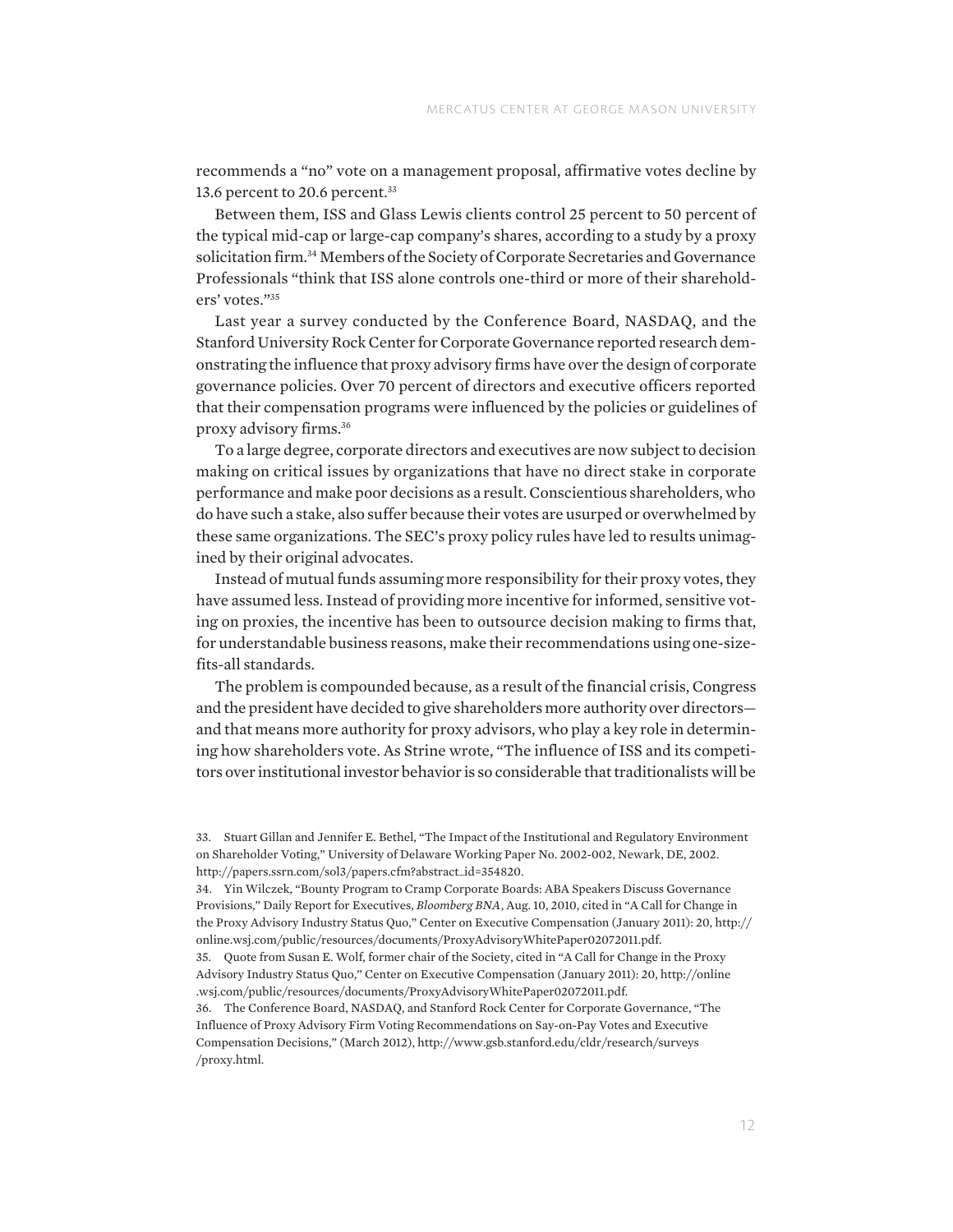concerned that any initiative to increase stockholder power will simply shift more clout to firms of this kind."37

The victims of the unintended consequences are America's investors. As we shall see, research shows that rather than being enhanced, shareholder value is being depleted by the recommendations of proxy advisors because of inadequate professional standards, conflicts of interest, a lack of properly aligned incentives, ideological bias, or some combination of factors.

#### IV. SUSPECT ADVICE AND SHAREHOLDER VALUE

REGULATORS HAVE HANDED a valuable franchise, a franchise that lets them determine the shape of corporate governance in America, to two proxy advisory firms. If the decisions these firms make are good ones—that is, if they promote good governance and thus enhance shareholder value—the concentration of power might not be so troublesome. In that case, even in the absence of a regulatory mandate, institutions might want to make use of proxy firms. The key question is, How good is the firms' advice?

The objective of strong corporate governance is to enhance shareholder value, but it is by no means clear that ISS and Glass Lewis have achieved this objective with their recommendations. In fact, two serious studies found the contrary.

A July 2012 Stanford study titled "The Economic Consequences of Proxy Advisor Say-on-Pay Voting Policies" looked at ISS and Glass Lewis recommendations on compensation policies and issued these stark conclusions:

First, proxy advisory firm recommendations have a substantive impact on say-on-pay voting outcomes. Second, a significant number of firms change their compensation programs in the time period before the formal shareholder vote in a manner consistent with the features known to be favored by proxy advisory firms apparently in an effort to avoid a negative recommendation. Third, the stock market reaction to these compensation program changes is statistically negative. Thus, the proprietary models used by proxy advisory firms for say-on-pay recommendations appear to induce boards of directors to make choices that decrease shareholder value.<sup>38</sup>

<sup>37.</sup> Leo E. Strine Jr., "Toward a True Corporate Republic: A Traditional Response to Lucian's Solutions for Improving Corporate America," (John M. Olin Center for Law, Economics and Business Discussion Paper Series, Paper 541, Harvard Law School, Cambridge, MA, 2006), http://lsr.nellco.org/harvard \_olin/541.

<sup>38.</sup> David F. Larcker, Allan L. McCall, and Gaizka Ormazabal, "The Economic Consequences of Proxy Advisor Say-on-Pay Voting Policy" (working paper, Rock Center for Corporate Governance at Stanford University Working Paper No. 119, Stanford, CA, 2012): Abstract, http://papers.ssrn.com/sol3/papers .cfm?abstract\_id=2101453.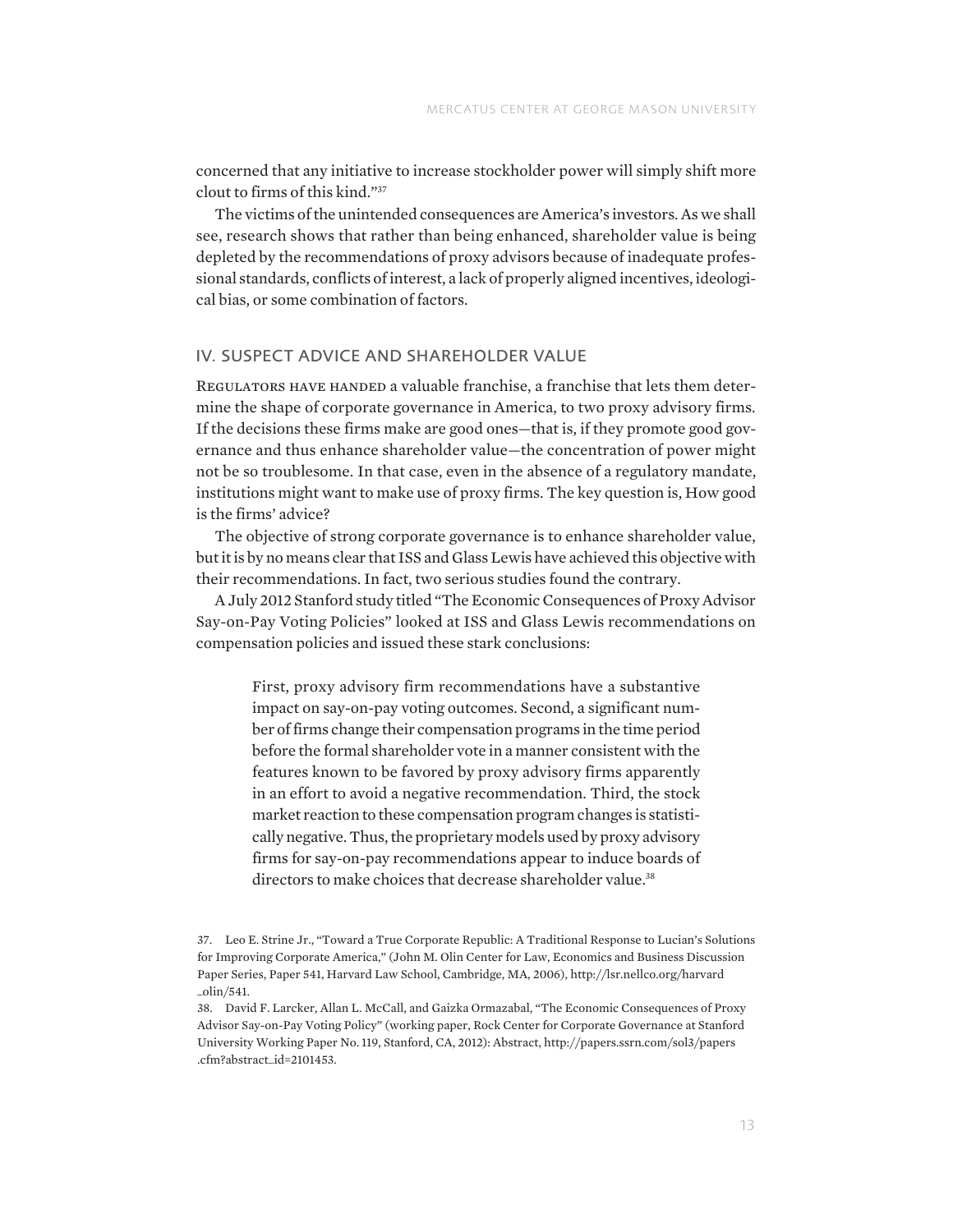Specifically, the researchers found that, in their study of a total of more than 2000 firms, the "average risk-adjusted return" on the implementation of the recommendations "is a statistically significant –0.42%."39

In another Stanford study, in 2011, researchers looked at exchange offers—that is, transactions in which executives holding stock options are allowed to trade them in for new options. These offers (also called "re-pricing") typically occur when the original options the executives were granted are trading far out of the money and are unlikely to be worth much, if anything, in the future, thus destroying the incentive that options are supposed to produce.

Certainly, exchange offers can be abused, but whether to issue them is a subtle question that has no simple, uniform solution. Still, ISS has taken a strong stand on limiting exchanges. For example, it issues negative recommendations on exchanges in which executive officers or directors can participate or when new options vest in six months or less.

The study looked at 272 exchange offers and found that only 23 percent were compliant with ISS guidelines. This was a rare instance in which ISS's policies were not particularly influential, but it turned out better for shareholders that ISS was ignored. The researchers observed "a positive price reaction to [all] exchange offers, suggesting that shareholders view these proposals as value-increasing." In addition, "the stock price reaction is significantly less positive when the exchange offer is constrained to meet ISS guidelines." The authors also found that "future operating performance is lower and executive turnover is higher when the exchange program is constrained in the manner recommended by ISS."40 Thus, the authors found that shareholders experienced better returns if they ignored ISS.

Shareholders do not always ignore ISS's policies in instances where they harm companies. An example is ISS's policies concerning the new Say-on-Pay voting mandate. SoP was immensely popular among state pension and union pension funds. Notably, no representatives from the mutual fund or hedge fund community were active in the debate over SoP, which one would expect if the practice created value for shareholders.<sup>41</sup> The focus that proxy advisors place on SoP votes may stem

<sup>39.</sup> Ibid, 4.

<sup>40.</sup> David Larcker, "Do ISS Voting Recommendations Create Shareholder Value?" (Rock Center for Corporate Governance at Stanford University, Closer Look Series: Topics, Issues and Controversies in Corporate Governance and Leadership No. CGRP-13, Stanford, CA, April 19, 2011): 2, http://papers.ssrn .com/sol3/papers.cfm?abstract\_id=1816543##.

<sup>41.</sup> At a Senate hearing at which one of the authors testified on this issue, the five-person panel included a representative from the American Federation of State, County and Municipal Employees, a powerful union, and one from the Council of Institutional Investors, a pension fund group controlled by state and union pension funds. Notably, no representatives from the hedge fund or mutual fund lobby were present or particularly supportive of pushing the rule forward at the SEC. The absence of hedge fund or mutual fund support indicates that SoP may be about political issues rather than a focus on shareholder returns. See *Hearing on Protecting Shareholders and Enhancing Public Confidence by Improving Corporate Governance Before the Senate Committee on Banking, Housing, & Urban Affairs*, 111th Cong. (July 29, 2009), http://www.banking.senate.gov/public/index.cfm?Fuseaction=Hearings.Hearing&Hearing \_ID=c754606c-0b95-4139-a38a-63e63b4b3fa9.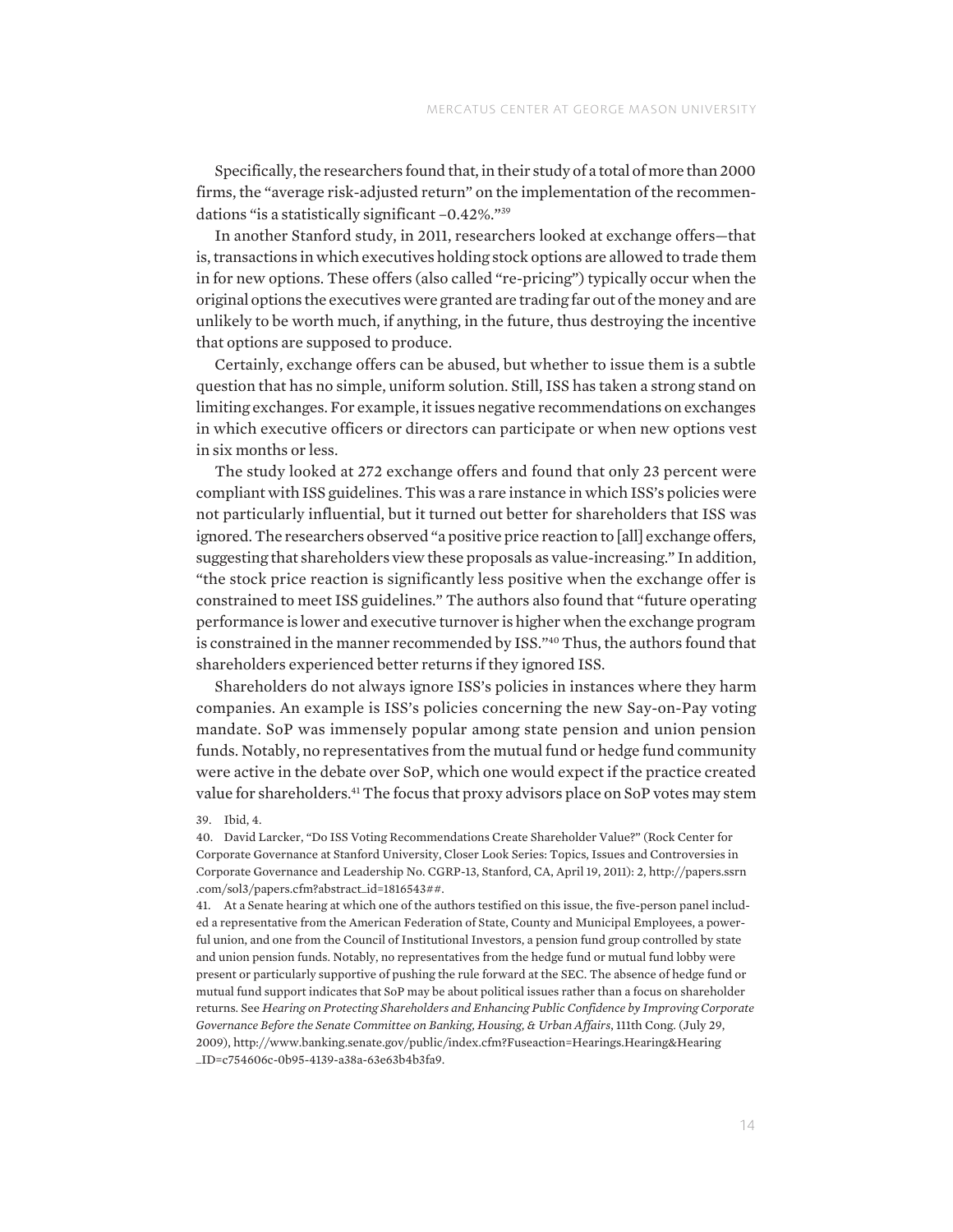more from conflicted interests in pleasing particular types of clients than in recommending value-enhancing voting policies.

ISS requires that the board obtain the votes of at least 70 percent of shareholders for its compensation plan, but the proxy advisor provides no evidence to support that arbitrary requirement. Nor does ISS show how SoP votes themselves encourage more efficient compensation policies. ISS also universally recommends annual say-on-pay votes—again, with no empirical support. What SoP votes do encourage (despite the fact that they are not technically binding) are lawsuits.42

ISS also backs other corporate governance policies for which the empirical evidence is mixed, at best, but which nevertheless enjoy support among politically motivated institutional investors. Current ISS policies indicate support for independent directors,<sup>43</sup> and the firm indicates it will support, on a case-by-case basis, proposals to give shareholders the right to nominate director candidates to the corporate proxy, despite evidence suggesting that proxy access generally fails to add value.<sup>44</sup> ISS guidelines also indicate opposition to options repricing, as we noted.<sup>45</sup> The evidence on all of these issues is mixed, at best.

ISS supports independent chairs,<sup>46</sup> but the literature is unclear on whether having a chairperson separate from the CEO correlates with increased returns.47 Golden parachute agreements, which ISS opposes, are actually associated with increases in stock prices.48 Similar critiques have been raised with respect to independent

42. Sarah A. Good, Cindy V. Schlaefer, and Ana N. Damonte, "Proxy Season Brings Third Wave of 'Gotcha' Shareholder Litigation," PillsburyLaw.com, February 21, 2013, http://www.pillsburylaw.com /publications/proxy-season-brings-a-third-wave-of-gotcha-shareholder-litigation.

43. This paragraph describes policies contained in ISS's most recent policy statement for the 2013 proxy season. See "2013 U.S. Proxy Voting Concise Guidelines," ISS (December 19, 2012), http://www .issgovernance.com/files/ISS2013USConciseGuidelines.pdf.

44. See Thomas Stratmann and J.W. Verret, "Does Shareholder Proxy Access Damage Share Value in Small Publicly Traded Companies?," *Stanford Law Review* 64 (2011): 1431–68.

45. The debate over whether options repricing is material to executive compensation packages is explored in Brian J. Hall and Thomas A. Knox, "Underwater Options and the Dynamics of Executive Pay-to-Performance Sensitivities," *Journal of Accounting Research* 42, no. 2 (May 2004): 365–412. 46. See generally Roberta Romano, *Foundations of Corporate Law*, 2nd ed. (New York: Thomson Reuters/Foundation Press, 2010) 410–25.

47. See, e.g., Paula L. Rechner and Dan R. Dalton, "CEO Duality and Organizational Performance: A Longitudinal Analysis," *Strategic Management Journal* 12, no. 2 (February 1991): 157. See also Audra L. Boone et al., "The Determinants of Corporate Board Size and Composition: An Empirical Analysis," AFA 2005 Philadelphia Meetings, Philadelphia, PA, March 2006. http://dx.doi.org/10.2139/ssrn.605762. See also "Comment from Fidelity Investments on SEC Proposed Rule," SEC, March 18, 2004, http://www .sec.gov/rules/proposed/s70304/fidelity031804.htm.

48. See generally Richard A. Lambert and David F. Larcker, "Golden Parachutes, Executive Decision Making and Shareholder Wealth," *Journal of Accounting and Economics* 7 (1985).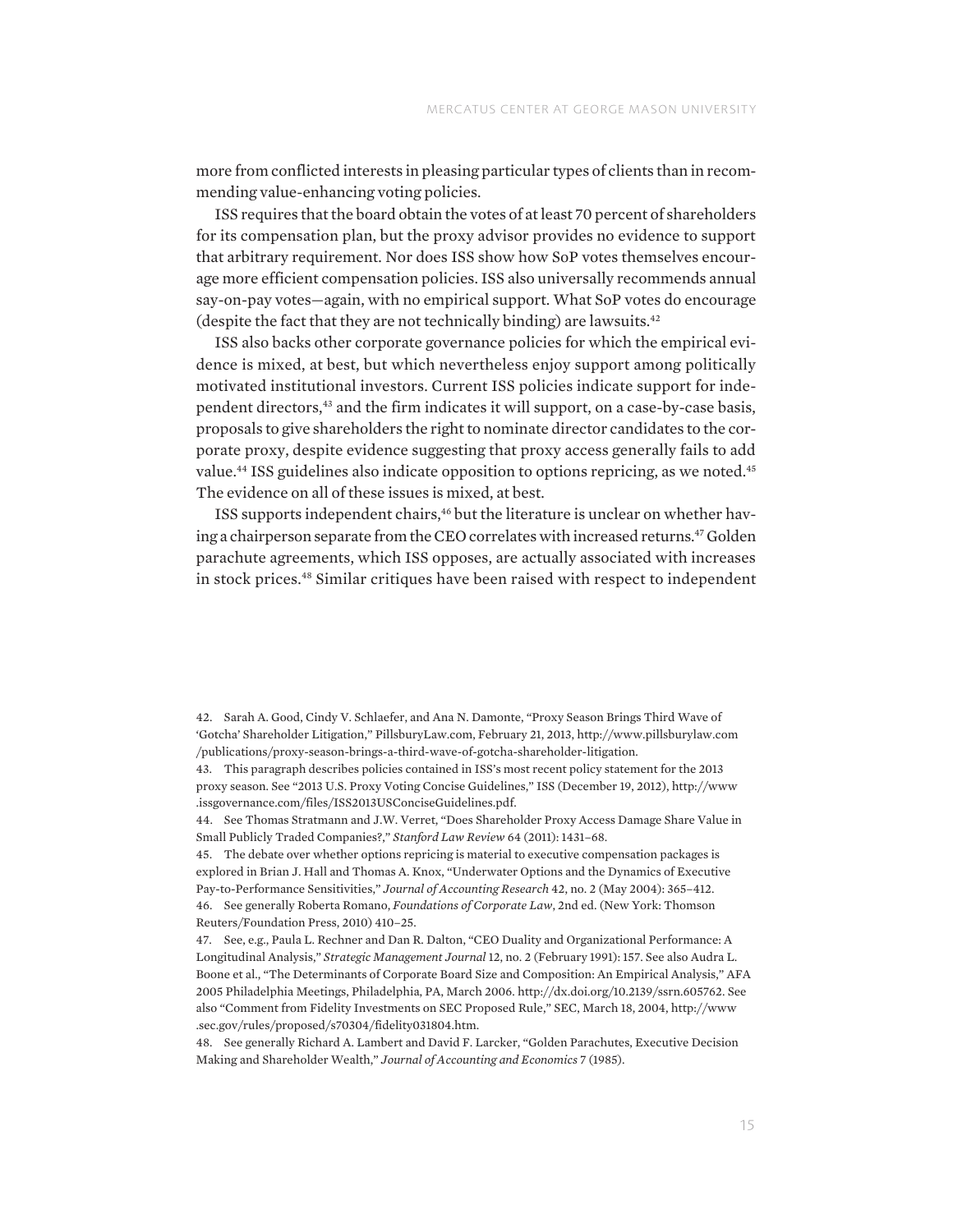directors.<sup>49</sup> The jury is also still out on takeover protections that have been consistently opposed by ISS and Glass Lewis.50

More research is needed to establish with a strong degree of certainty whether proxy advisory recommendations consistently increase shareholder value. A problem with conducting such research is the lack of transparency on the part of the proxy advisors. A Conference Board survey related to advisory firm SoP recommendations concluded:

While the evidence suggests that companies are aware of and react to proxy advisory policies as they relate to SOP, the evidence does not speak to whether these changes are positive or negative for shareholders. Until proxy advisory firm methodologies are vetted by third-party examiners, it cannot be determined whether these changes are beneficial to companies and their shareholders.<sup>51</sup>

Such third-party examinations will be difficult, if not impossible. As a Rock Center commentary stated:

Ultimately, the accuracy of a recommendation can only be determined by rigorous statistical analysis showing positive impact of a governance choice on shareholder value. What rigorous empirical research supports each of the voting recommendations promulgated by proxy advisers? Why don't ISS and Glass Lewis disclose the specific research (either that they have conducted or conducted by third parties) that justifies each of their recommendations?<sup>52</sup>

49. Sanjai Bhagat and Bernard S. Black, "The Uncertain Relationship Between Board Composition and Firm Performance," *Business Law* 54, no. 3 (May 1999): 932.

<sup>50.</sup> Barry Baysinger and Henry Butler, "Antitakeover Amendments, Managerial Entrenchment, and the Contractual Theory of the Corporation," *Virginia Law Review* 71 (1985): 1302–3. See also Marcel Kahan and Edward Rock, "Corporate Constitutionalism: Antitakeover Charter Provisions as Precommitment," *Pennsylvania Law Review* 152 (2003): 516.

<sup>51.</sup> The Conference Board, NASDAQ, and Stanford Rock Center for Corporate Governance, "The Influence of Proxy Advisory Firm Voting Recommendations on Say-on-Pay Votes and Executive Compensation Decisions" (March 2012): 6, http://www.gsb.stanford.edu/cldr/research/surveys /proxy.html.

<sup>52.</sup> David F. Larcker, Allan L. McCall, and Brian Tayan, "And Then a Miracle Happens! How Do Proxy Advisory Firms Develop Their Voting Recommendations?" (Rock Center for Corporate Governance at Stanford University Closer Look Series: Topics, Issues and Controversies in Corporate Governance and Leadership No. CGRP-31, Stanford, CA, 2013), http://papers.ssrn.com/sol3/papers.cfm?abstract \_id=2224329.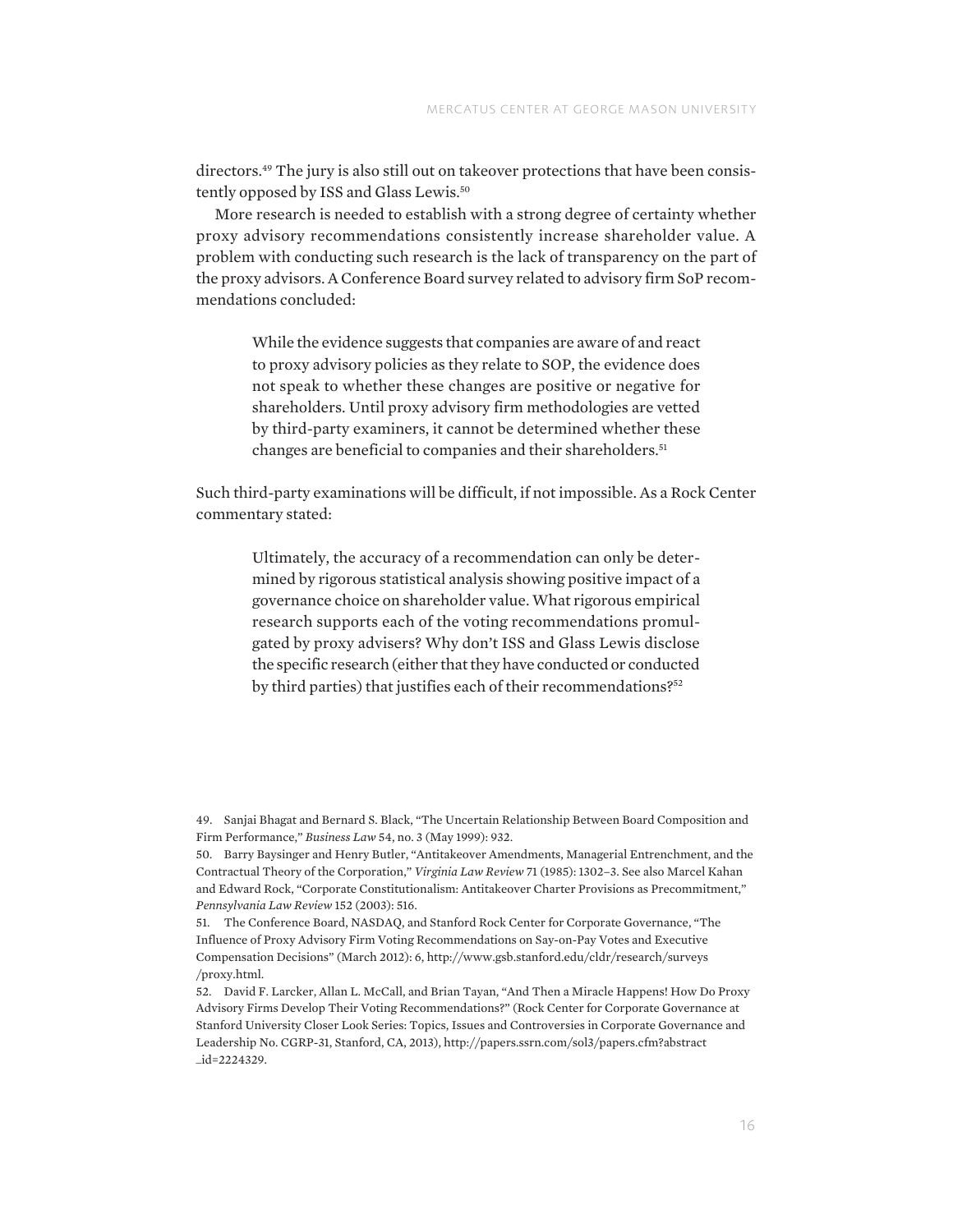# V. TWO SOURCES OF LOW-QUALITY ADVICE

THE EVIDENCE STRONGLY suggests that proxy advisors do not enhance shareholder value with their recommendations. It is time to examine why. The problem begins with a simple fact: proxy advisors lack the resources to make adequate judgments. Currently, ISS has 1,300 clients and covers more than 40,000 meetings and every holding within client portfolios in more than 100 developed and emerging markets worldwide.<sup>53</sup> ISS does all this with a research staff of fewer than 200 persons.<sup>54</sup> The other major advisor, Glass Lewis, says that it "empower[s] institutional investors to make sound decisions by uncovering and assessing governance, business, legal, political and accounting risks at more than 23,000 companies in 100+ countries" with a total of just 300 employees, only 200 of whom are involved in research.<sup>55</sup> In addition, more than half of company shareholder meetings occur in a three-month span (April to June),<sup>56</sup> and this concentration makes thoughtful evaluations even more difficult.

A perverse outcome of the current system is that regulators are effectively separating the evaluation of corporate governance from investment analysis by driving funds to use crude alternatives to assess proxies, rather than the analytic expertise that they tout as their comparative advantage. A 2010 report published on the Harvard Law School forum found that

at best, they may rely on statistical modeling in an effort to sort portfolio companies by performance, such as grading a company against a peer group determined by SIC codes or the like. . . . Voting decision makers do not and cannot utilize the tools of investment decision makers because it is simply not feasible to do so in the cost environment in which proxy advisors and internal corporate governance staffs are required to operate.57

<sup>53.</sup> "Proxy Advisory Services," ISS, accessed April 4, 2013, http://www.issgovernance.com/proxy /advisory.

<sup>54.</sup> "A dialogue with Institutional Shareholder Services," Audit Committee Leadership Network in North America, ViewPoints, no. 139 (November 7, 2012): 6, https://webforms.ey.com/Publication/vwLU Assets/Proxy\_advisory\_firms/\$FILE/ViewPoints\_39\_November\_2012\_Dialogue\_with\_ISS.pdf. 55. "About Glass Lewis," GlassLewis.com, accessed April 4, 2013, http://www.glasslewis.com/about -glass-lewis/.

<sup>56.</sup> "A dialogue with Institutional Shareholder Services," Audit Committee Leadership Network in North America, ViewPoints, no. 139 (November 7, 2012): 6, https://webforms.ey.com/Publication/vwLU Assets/Proxy\_advisory\_firms/\$FILE/ViewPoints\_39\_November\_2012\_Dialogue\_with\_ISS.pdf. 57. Charles Nathan, "The Parallel Universes of Institutional Investing and Institutional Voting," *The Harvard Law School Forum on Corporate Governance and Financial Regulation*, April 6, 2010, http:// blogs.law.harvard.edu/corpgov/2010/04/06/the-parallel-universes-of-institutional-investing-and -institutional-voting/.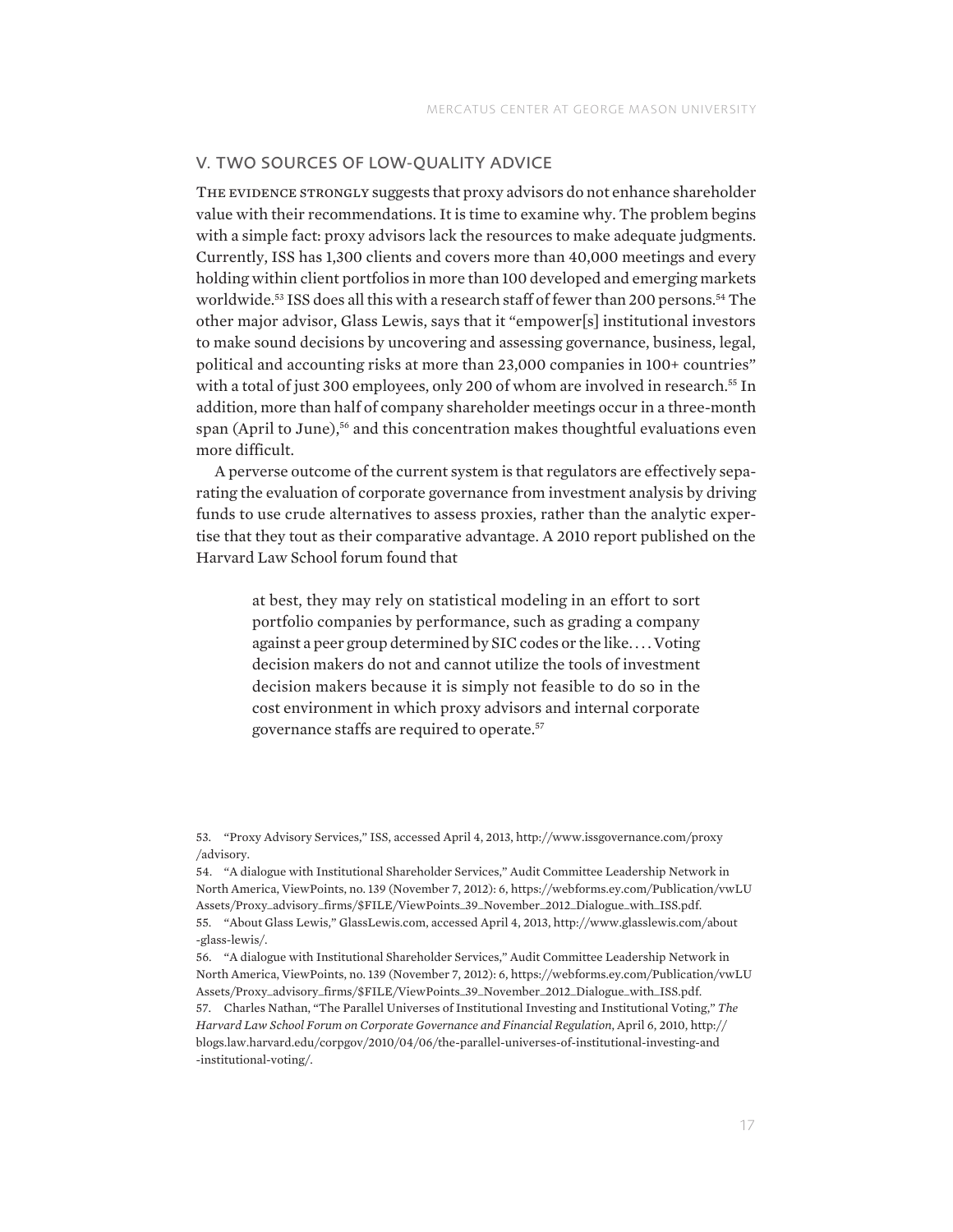On February 19 of this year, the Norges Bank Investment Fund (NBIF), the world's largest sovereign wealth fund (\$650 billion), released a report questioning the application of one-size-fits-all universal codes for evaluating corporate governance.58 The NBIF report concluded that "principles should be seen as best practices and that considered deviation must be expected and welcomed." The implication is that the models used by proxy advisors are no substitute for informed analysis that considers the mission and background of each individual fund and looks carefully not just at rules and guidelines but also at the real-life nature of each proxy question.

An especially egregious example of the current reliance on guidelines and models involves Warren Buffett, perhaps the most respected investor and corporate leader of the past 40 years, a man brimming with experience and integrity. His company, Berkshire Hathaway, first bought Coca-Cola shares in 1988 and had amassed \$10 billion worth of stock, making Coke at the time its largest single investment. Buffett had long served on the audit committee of the board.

But in April 2004, ISS opposed Buffett's reelection because some of Berkshire's companies, like Dairy Queen, sell Coke products, thus creating what ISS saw as a conflict. According to an ISS press release, "The recommendation is based on ISS's best practice corporate governance guidelines that call for completely independent audit committees."59

Buffett was reelected to the board anyway, and he commented, "I think it's absolutely silly.... Checklists are no substitute for thinking."<sup>60</sup> We do not suggest that it is necessarily wrong to focus on conflicts of interest on audit committees or otherwise; however, we do suggest that ISS's failure to consider Buffett's history with the company, his stature, and the firm's own compliance with rigid New York Stock Exchange listing rules for audit committee membership indicate a recommendation process that is unsophisticated and "one size fits all."

Checklists are precisely what the regulators have encouraged. For example, ISS guidelines state that the firm will recommend voting against directors of a company that does not act on a shareholder proposal that received a majority of votes in the previous year.61 This sort of checklist item, of course, means that SoP "precatory," or advisory, votes actually carry the authority of being nearly mandatory. More importantly, the checklist item fails to take into account the possibility that directors may

<sup>58.</sup> Norges Bank Investment Management, NBIM Discussion Note: Corporate governance, November 19, 2012, http://www.nbim.no/Global/Documents/Dicussion%20Paper/2012/DiscussionNote\_14.pdf. 59. ISS, "Institutional Shareholder Services' Response to Coca-Cola Director: Herbert Allen's April 15 Wall Street Journal Op-Ed Misses Point on Audit Panel Independence at Coke," PR Newswire, April 15, 2004, http://www.prnewswire.com/news-releases/institutional-shareholder-services-response-to -coca-cola-director-72496527.html.

<sup>60.</sup> David Larcker and Brian Tayan, *Corporate Governance Matters: A Closer Look at Organizational Choices and Their Consequences* (New Jersey: FT Press, 2011), 403.

<sup>61.</sup> See ISS guidelines referenced in note 43 on page 15.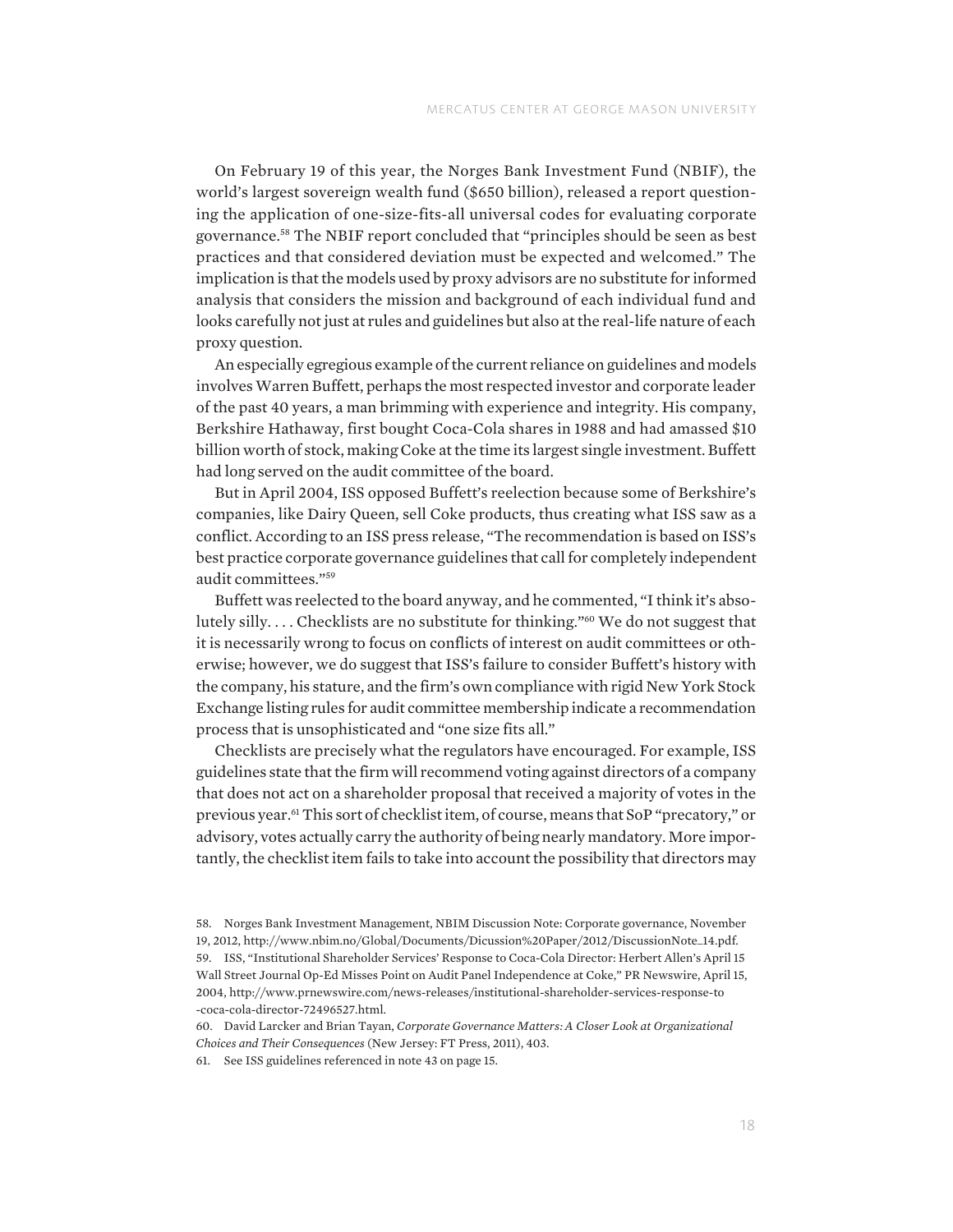have more information or wisdom than shareholders, or that events have occurred in the intervening year that supersede the original vote. It is telling that ISS is willing to make that generalized recommendation in the absence of clear evidence whether the underlying successful shareholder proposal will add value at the company.

In addition, ISS toughened some of its standards in 2013, giving shareholder votes even more weight. According to an article in a trade publication, "The firm will now consider a proposal to have gained majority support if it wins a majority of shares cast, not just a majority of shares outstanding. That's a significant change, since many shareholders never cast their votes."62

The problem with checklists is that they simplify the complexities of business reality. Consider the matter of ISS's reliance on determining appropriate compensation by linking it to what a company's peer group members are paying. Company A may be on the ropes because a CEO just died or the company is simply performing poorly. The pool of top CEOs in the industry may be tiny, and competitors may be grabbing market share. Company A's directors may believe that hiring away Company B's CEO will both hurt a competitor and help Company A in a time of dire need, and to get B's CEO to move may require doubling his or her salary and offering substantial stock options. Such nuances occur in real life but not on the checklists of ISS and Glass Lewis.

Besides a lack of resources, proxy advisory firms lack the right incentives to make decisions that meet the interests of shareholders. As a working paper from the University of Pennsylvania School of Law states,

Proxy advisors do not have a financial stake in the companies about which they provide voting advice; they owe no fiduciary duties to the shareholders of these companies; and they are not subject to any meaningful regulation. Moreover, it is not clear that the proxy advisory industry is sufficiently competitive and transparent to subject advisory firms—ISS in particular—to substantial market discipline.<sup>63</sup>

By contrast, the same paper points out that directors have powerful incentives to make the right decisions. They own shares in their companies, they are subject to lawsuits, and they risk their personal reputations. The danger is that "boards may do what they believe ISS wants them to in order to keep their seats, whether or not their belief is justified."64

<sup>62.</sup> Joseph McCafferty, "Proxy Advisers Make Changes to Voting Guidelines for 2013," *Compliance Week,* December 7, 2012, http://www.complianceweek.com/proxy-advisers-make-changes-to-voting -guidelines-for-2013/article/271784/.

<sup>63.</sup> See Stephen Choi, Jill Fisch, and Marcel Kahan, "The Power of Proxy Advisors: Myth or Reality?," *Emory Law Journal* 59 (2010): 872.

<sup>64.</sup> Ibid.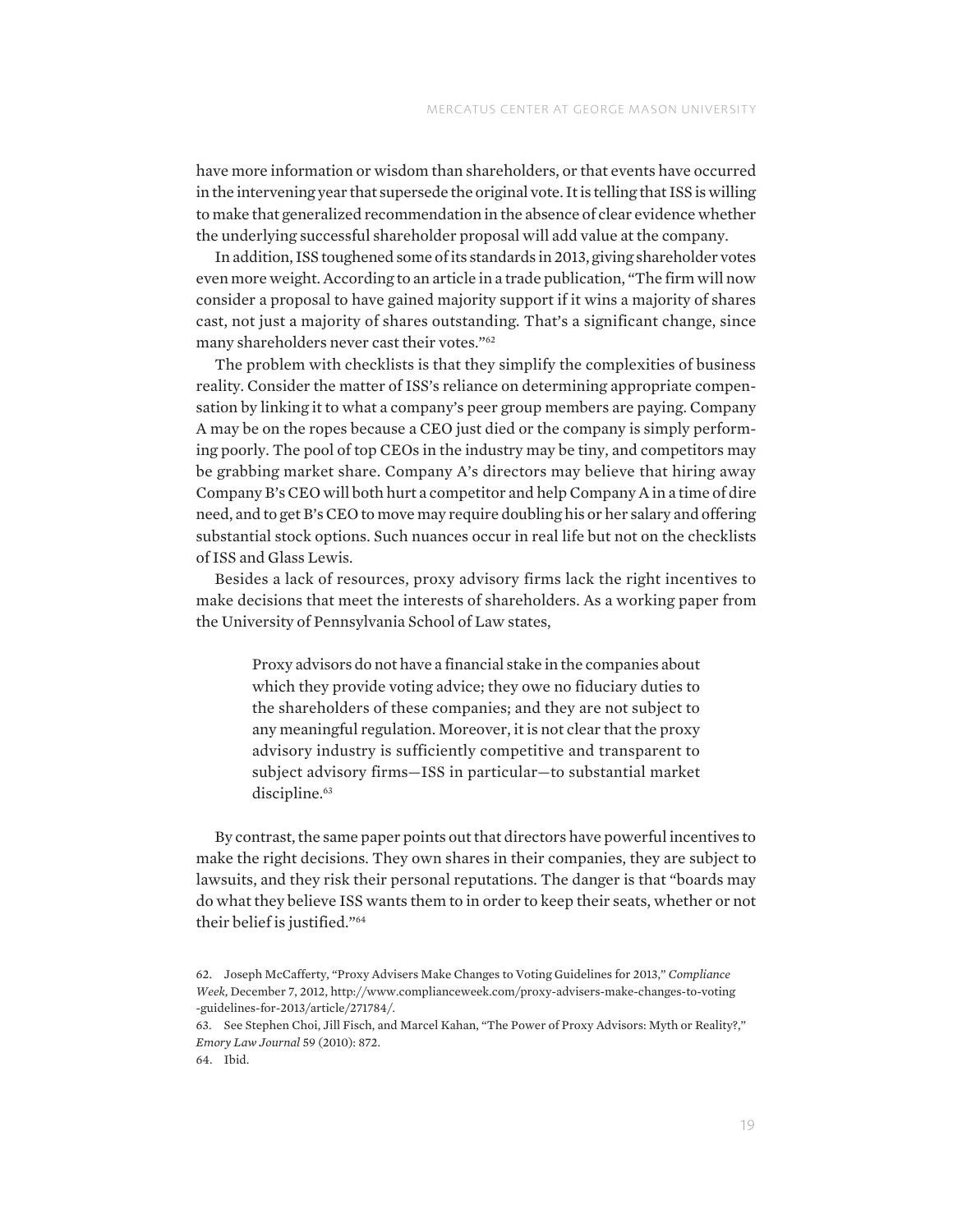#### VI. THE ADDITIONAL PROBLEM OF CONFLICTS OF INTEREST

WHEN THE SEC adopted its rule requiring mutual funds to disclose their proxy voting policies, Chairman Harvey Pitt emphasized that the principal motivation for the new rule was his concern about potential conflicts of interest that mutual fund advisors face in voting their shares. He noted: "Because the securities are held for the benefit of the investors, they deserve to know the fund's proxy voting policies and whether they were in fact followed. Many wield voting power in the face of conflicts; they may cast votes furthering their own interests rather than those for whom they vote."<sup>65</sup>

Conflicts of interest deserve considerable discussion. Let's begin by looking at the results of poor advice under similar circumstances at credit-rating agencies.<sup>66</sup>

Federal regulators have designated nine firms as "nationally recognized statistical rating organizations."67 One of the key functions of these NRSROs is to determine the creditworthiness of corporate and government borrowers and of specific bond issues. Two private firms dominate the market, though not quite as thoroughly as ISS and Glass Lewis dominate proxy advice. The two are Standard & Poor's, which according to the most recent SEC survey accounted for 44,500 of the 99,286 ratings of corporate issuers in 2010, and Moody's, which accounted for 30,285. Between them, the two firms accounted for 75 percent of the market for corporate bonds; a third firm, Fitch, added another 14 percent. S&P and Moody's had an even larger share—83 percent—of the market for rating government securities, with Fitch accounting for nearly all the rest.<sup>68</sup>

An array of financial regulations requires banks, insurance companies, and other institutions "to use credit ratings to establish investment risk standards for their portfolio holdings,"69 for example, to meet capital requirements. After the financial crisis of 2008–09, credit-rating agencies, with conflicts of interest similar to proxy advisory firms, came under criticism for underestimating the risk involved in assetbacked securities, which they also rate (S&P and Moody's controlled 73 percent of that market in 2010; Fitch, another 21 percent). On February 5 of this year, the

68. Ibid., 9–10

69. Ibid., 15.

<sup>65.</sup> "Speech by SEC Chairman: Remarks at the Commission Open Meeting," Chairman Harvey L. Pitt, SEC, January 23, 2003, http://www.sec.gov/news/speech/spch012303hlp.htm.

<sup>66.</sup> Editorial, "Standard & Poor's Stands Accused," *New York Times*, February 5, 2013, http://www .nytimes.com/2013/02/06/opinion/standard-poors-stands-accused.html.

<sup>67.</sup> "Annual Report on Nationally Recognized Statistical Rating Organizations," SEC (March 2012): 6–7, https://www.sec.gov/divisions/marketreg/ratingagency/nrsroannrep0312.pdf.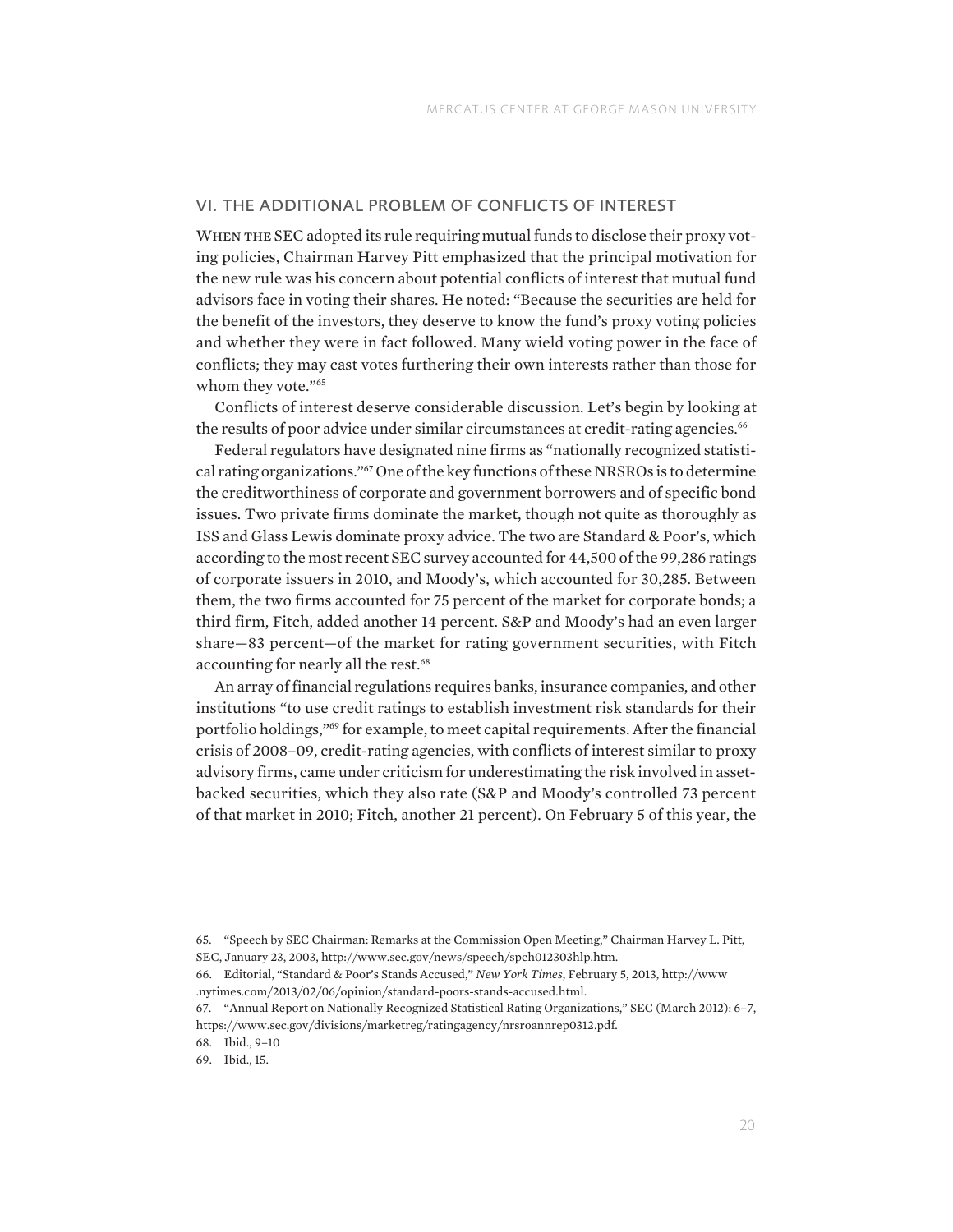Department of Justice brought suit against S&P, charging that severe harm was inflicted on investors.70

The problem was not simply that credit-rating firms misjudged risk (either innocently or because of conflicts of interest) but that—just as with proxy advisory firms—regulators conferred substantial evaluative powers on a few firms, thus enabling institutions that engaged those firms to pass off responsibility for exercising their own fiduciary duty to conduct an informed analysis of the suitability of securities held in client accounts.

Proxy advisors don't literally or legally have the same license as credit-rating agencies, but their oligopoly is eerily similar. The fear now is that the regulations that have empowered a few proxy advisers are leading to the same adverse results as the rules that have empowered a few rating agencies.<sup>71</sup>

Remember that the main purpose of the 2003 SEC rule on proxies was to address problems caused by conflicts of interest between institutions and the shareholders whose assets they manage. In fact, the conflicts have merely been shifted to different firms. The conflicts have actually been exacerbated by the rule, since their regulatory mandate gives proxy advisors substantial market power. Before the 2003 rule, competitive pressures were already encouraging some mutual funds to disclose information about their proxy voting policies to customers.72 Now those competitive pressures are less effective.

There are two major kinds of conflicts of interest that afflict proxy advisors. The first is that advisors may beinfluenced by some of their largest clients to make recommendations that serve those clients' social and political interests. As James R. Copland of the Manhattan Institute wrote in a *Wall Street Journal* op-ed: "ISS receives a substantial amount of income from labor-union pension funds and 'socially responsible' investing funds, which gives the company an incentive to favor proposals that are backed by these clients."73 As a result, the behaviors of proxy advisors "deviate from concern over share value, [suggesting] that this process may be oriented toward influencing corporate behavior in a manner that generates private

72. See "Comment from Franklin Tempelton Fund on SEC Proposed Rule," SEC, December 9, 2002, http://www.sec.gov/rules/proposed/s73602/mlsimpson1.htm.

<sup>70.</sup> "Department of Justice Sues Standard & Poor's for Fraud in Rating Mortgage-Backed Securities in the Years Leading Up to the Financial Crisis," United States Department of Justice (February 5, 2013), http://www.justice.gov/opa/pr/2013/February/13-ag-156.html. To be clear, the authors doubt that this particular lawsuit has merit. See "Payback for a Downgrade? The Feds Sue S&P but not Moody's for Precrisis Credit Ratings," *Wall Street Journal*, February 5, 2013, http://online.wsj.com/article/SB100014240 53111903596904576518460162935404.html.

<sup>71.</sup> Charles M. Nathan and Parul Mehta, *The Parallel Universes of Institutional Investing and Institutional Voting* (Rochester, NY: Social Science Research Network, 2010), 3.

<sup>73.</sup> Opinion, "Politicized Proxy Advisers vs. Individual Investors," *Wall Street Journal*, October 7, 2012, http://online.wsj.com/article/SB10000872396390444620104578012252125632908.html.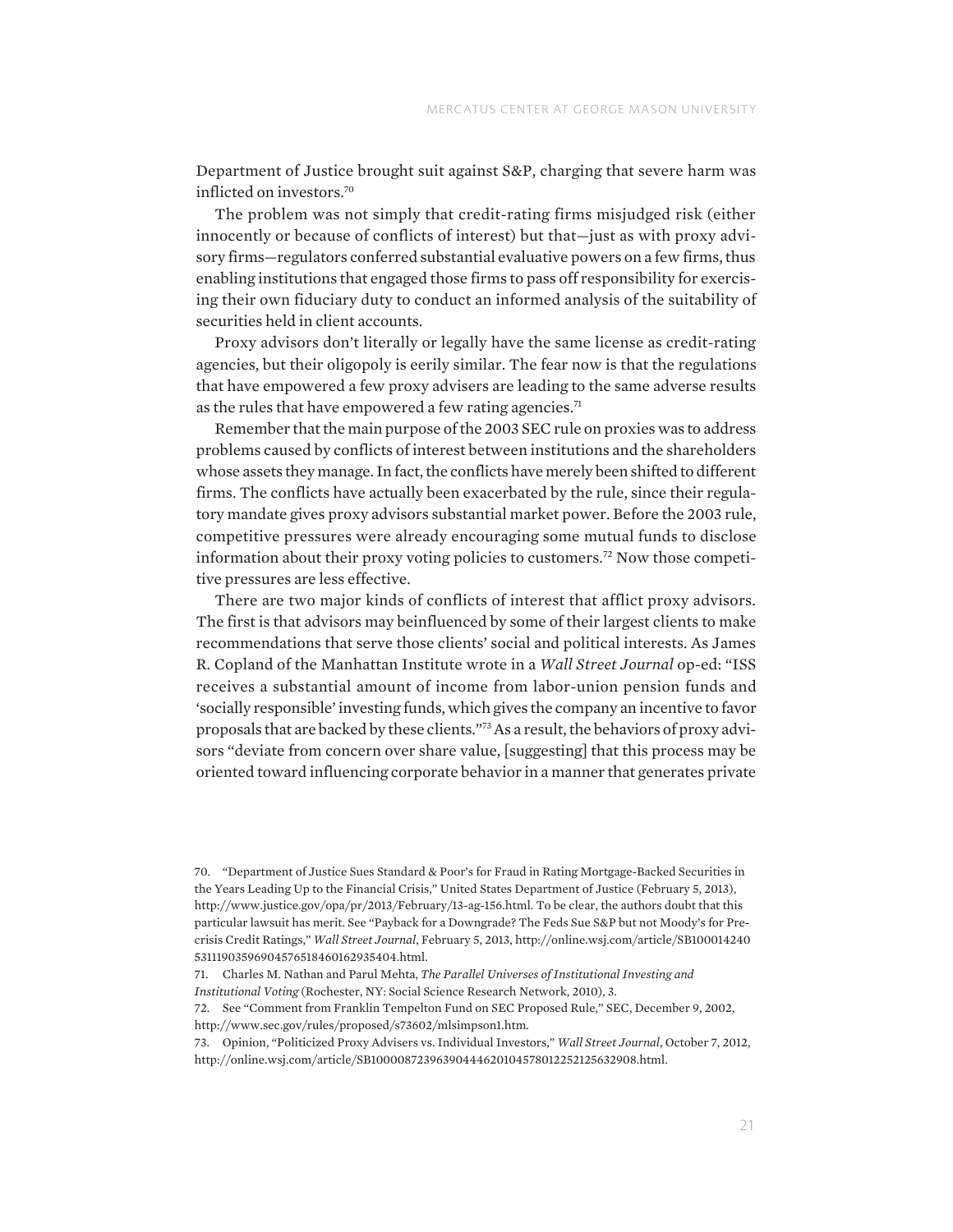returns to a subset of investors while harming the average diversified investor."74 The legacy of the SEC's proxy policy rules appears to have encouraged a focus, in the words of SEC Commissioner Daniel Gallagher, on "social and political issues rather than issues that would be material to investors."75

The second variety of conflict that taints advisors is that they provide consulting services to the issuers about whom they make voting recommendations to mutual funds. These consulting services are designed precisely to facilitate managers' obtaining favorable recommendations. Copland writes about ISS:

About 20% of its revenues also come from consulting contracts with companies about corporate governance issues and executive compensation, according to MSCI's 2011 annual report. Shareholder proposals that increase corporate sensitivity to ISS preferences would have the effect of increasing the incentive for public companies to enter into such consulting contracts with ISS. . . . From 2006 to 2012, ISS supported 35% of shareholder proposals related to environmental issues such as global warming or naturalgas hydraulic fracturing, and 70% of proposals seeking to increase disclosure of or to limit corporate political spending. Only one such proposal has received the support of a majority of shareholders.76

The SEC's Egan-Jones Letter, issued by the SEC shortly after its proxy advisor rule was enacted, addressed this potential conflict:

An investment adviser could breach its fiduciary duty of care to its clients by voting its clients' proxies based upon the proxy voting firm's recommendations with respect to an Issuer because the proxy voting firm could recommend that the adviser vote the proxies in the firm's own interests, to further its relationship with the Issuer and its business of providing corporate governance advice,

<sup>74.</sup> James R. Copland, Yevgeniy Feyman, and Margaret O'Keefe, "Proxy Monitor 2012: A Report on Corporate Governance and Shareholder Activism" (Fall 2012): 3, http://proxymonitor.org/pdf/pmr \_04.pdf.

<sup>75.</sup> Ning Chiu, "SEC Commissioners take divergent views on corporate governance and related disclosure regulations," *Lexology,* February 26, 2013, http://www.lexology.com/library/detail. aspx?g=d121d7fb-a090-4338-aff7-55d8b5fe13c1.

<sup>76.</sup> Opinion, "Politicized Proxy Advisers vs. Individual Investors," *Wall Street Journal,* October 7, 2012, http://online.wsj.com/article/SB10000872396390444620104578012252125632908.html.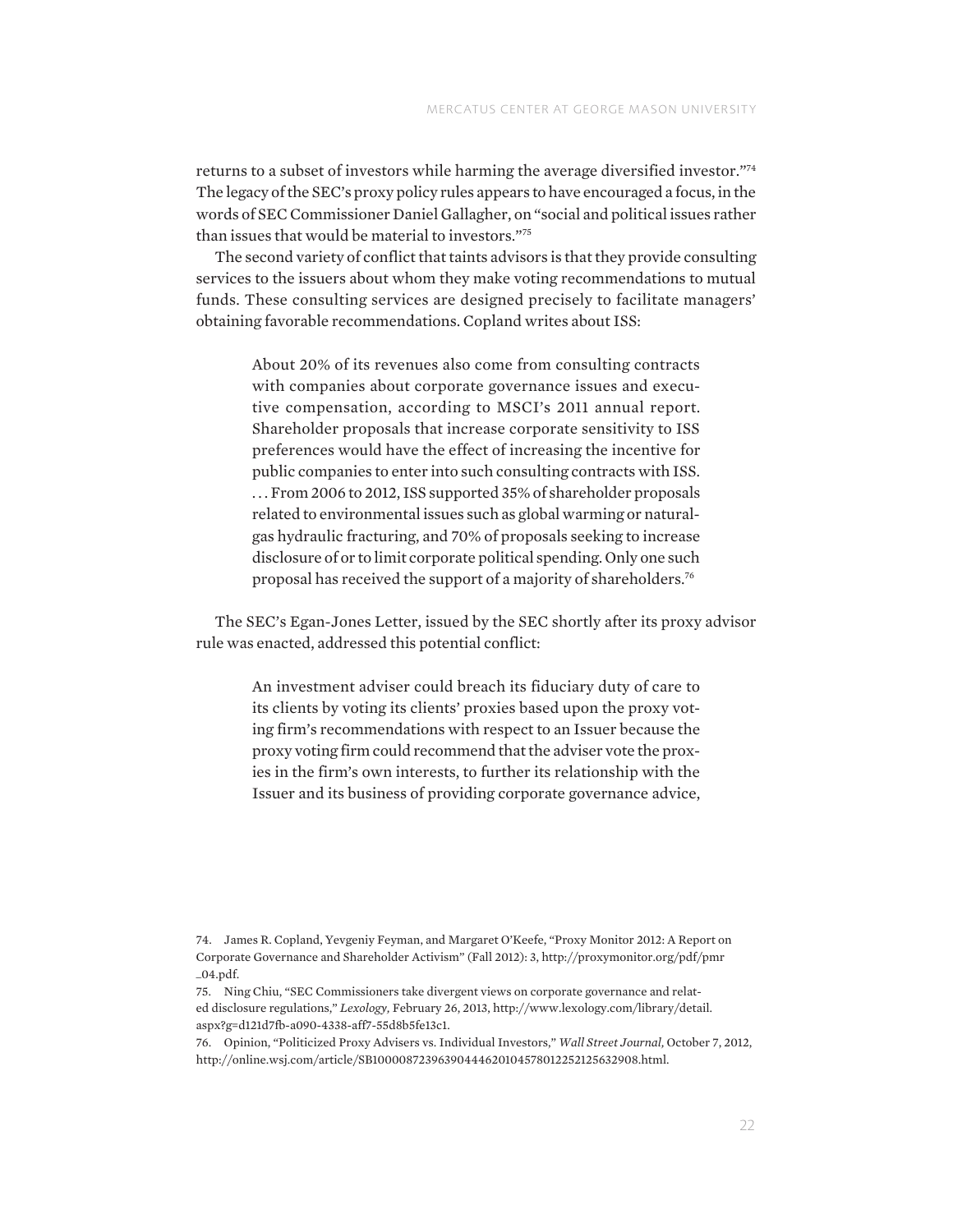rather than in the interests of the adviser's clients. The proxy voting firm's relationship with an Issuer thus may present a conflict of interest that is in addition to any conflict of interest that the investment adviser may have.<sup>77</sup>

While the SEC staff clearly recognized the potential for conflict, the letter then took a turn that was surprisingly deferential to the proxy advisory firms by suggesting that disclosure would be sufficient to relieve the problem:

Accordingly, an investment adviser should obtain information from any prospective independent third party to enable the adviser to determine that the third party is in fact independent, and can make recommendations for voting proxies in an impartial manner and in the best interests of the adviser's clients. . . . For instance, under the circumstances that you describe in your letter, the procedures should require a proxy voting firm that is called upon to make a recommendation to an investment adviser regarding the voting of an Issuer's proxies to disclose to the adviser any relevant facts concerning the firm's relationship with an Issuer, such as the amount of the compensation that the firm has received or will receive from an Issuer.78

This approach stands in stark contrast to other situations in which the SEC has issued regulations motivated by conflict-of-interest concerns in the arena of corporate governance. In cases involving investment analysts, for instance, the SEC has been quite aggressive. In its regulation of some non-audit advisory services offered by firms that conduct financial audits, the SEC was similarly dismissive of arguments that conflicts of interest could be managed merely through disclosure.79 (Debates over the advisability of the SEC's approach to potential conflicts of interest involving investment advisers or auditors are beyond the scope of this paper. The examples suggest that the SEC's soft approach to proxy advisory firm conflicts of interest has been uncharacteristic.)

The Department of Labor, which regulates pension plans under ERISA (Employee Retirement Income Security Act of 1974, the main law regulating pension plans), has taken a more forceful stand against conflicts of interest in voting proxies. DOL's Advisory Opinion 2007-07A expressed "strong concern about the

<sup>77.</sup> SEC to Hughes, May 27, 2004.

<sup>78.</sup> Ibid.

<sup>79.</sup> See, e.g., Strengthening the Commission's Requirements Regarding Author Independence, 68 Fed. Reg. 6006 (February 5, 2003) (to be codified at 17 C.F.R. pts. 210, 240, 249, and 274).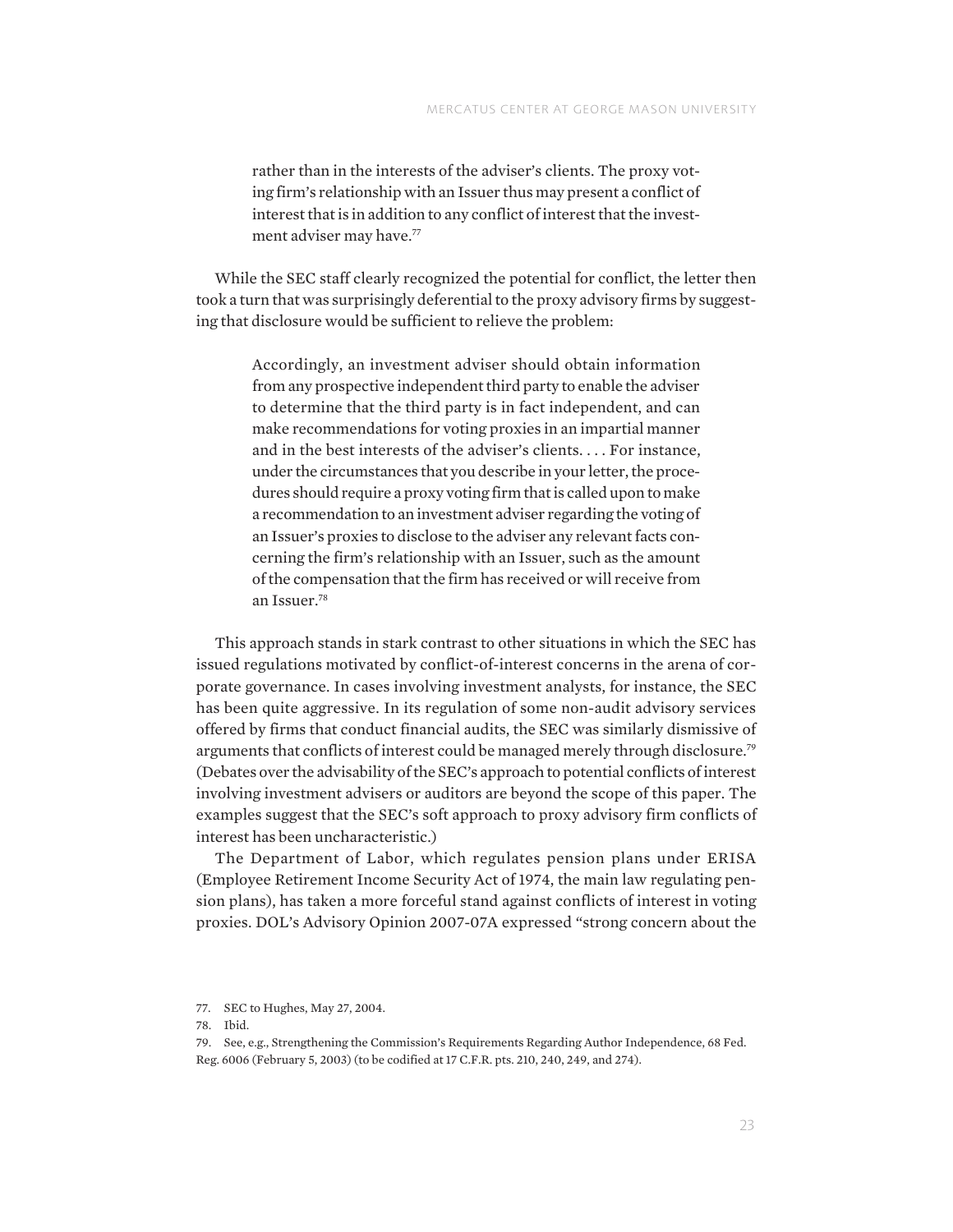use of plan assets to promote particular legislative, regulatory or public policy positions that have no connection to the payment of benefits or plan administrative expenses."80 The letter used this example:

The likelihood that the adoption of a proxy resolution or proposal requiring corporate directors and officers to disclose their personal political contributions would enhance the value of a plan's investment in the corporation appears sufficiently remote that the expenditure of plan assets to further such a resolution or proposal clearly raises compliance issues under [ERISA].81

In March 2011, the DOL's inspector general issued a report warning that unions may be using "plan assets to support or pursue proxy proposals for personal, social, legislative, regulatory, or public policy agendas."<sup>82</sup> The inspector general noted that the Employee Benefits Security Administration (ESBA), the division of DOL that enforces ERISA, often lacked adequate assurances that plan fiduciaries or third parties like proxy advisory firms base their votes or recommendations for votes on actual economic benefit.83 It appears that the Labor Department's Inspector General shares our concern that corporate voting policies by some politically active funds may be conflicted.

It is possible that conflicts of interest posed by proxy advisory firms accepting consulting fees from issuers may already be prohibited under ERISA—or expose plan fiduciaries or proxy advisors to liability under the law. DOL has contemplated designating proxy advisors as fiduciaries under ERISA, a question beyond the scope of our analysis.84 Even in the absence of such a rule, reliance on proxy advisors who provide consulting services may be prohibited.

When an ERISA fiduciary (that is, an official or firm with influence over pension plan investments) appoints others to fulfill its obligations—such as when it gives voting power to a proxy advisor—the ERISA fiduciary also has an obligation to monitor those appointees.<sup>85</sup> If relying on an expert that also receives fees from those whom the expert is assessing—fees that relate to the very matters in question—is deemed unreasonable, then ERISA fiduciaries may not meet their obligations for prudence.

Also, under ERISA, when a fiduciary acts to the benefit of a third party, even if

83. Ibid.

<sup>80.</sup> See 29 C.F.R. § 2509.94-2 (2008).

<sup>81.</sup> Ibid.

<sup>82.</sup> "Proxy-voting May Not be Solely for the Economic Benefit of Retirement Plans," Department of Labor, Office of Inspector General—Office of Audit, Employee Benefits Security Administration, Report No. 09-11-001-12-121 (March 31, 2011): 4–8, http://www.oig.dol.gov/public/reports/oa/2011/09-11-001 -12-121.pdf.

<sup>84.</sup> Definition of the Term "Fiduciary," SEC, 75 Fed. Reg. 65,263, (October 22, 2010).

<sup>85.</sup> See Shirk v. Fifth Third Bancorp, No. 05-cv-49, 2007 WL 1100429, at \*16 (S.D. Ohio April 10, 2007).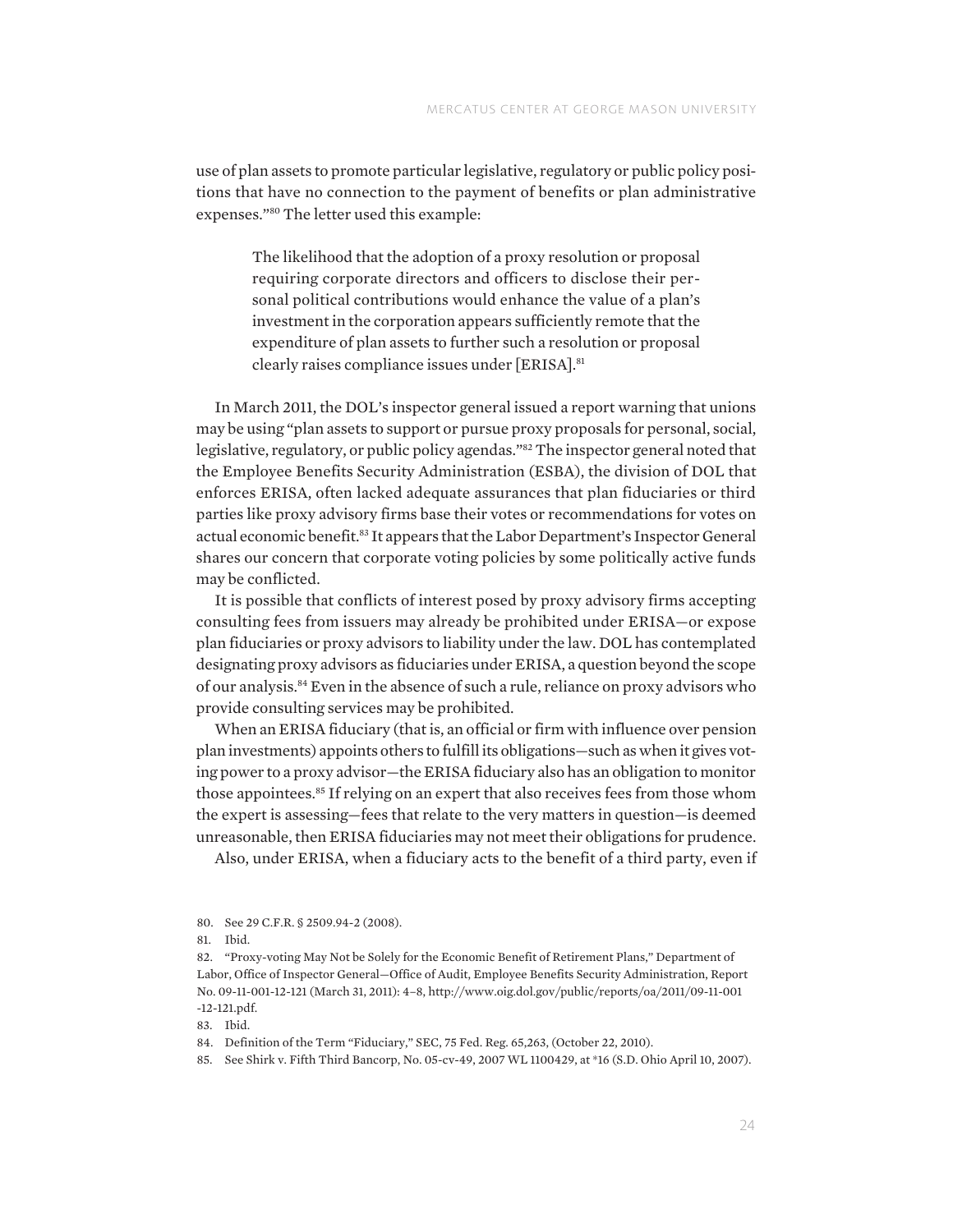the fiduciary's own interest is not implicated, the fiduciary may violate its duty.<sup>86</sup> In addition, the lack of company-specific recommendations by proxy advisors and the limited empirical evidence supporting those recommendations call into question whether ERISA fiduciaries are fulfilling their obligations.

While the SEC's fiduciary rules for investment advisers are less developed than the Department of Labor's, many of the same principles could also inform interpretive guidance from the SEC to regulate the role of conflicts of interest faced by proxy advisors in corporate governance.

Some proxy advisors or ERISA fiduciaries might provide boilerplate disclosure about the possibility of conflicts stemming from consulting fees, yet in analogous contexts, like those involving auditors whose firms offer consulting services, institutional investor groups have been highly suspicious and have found disclosure or firewalls to be insufficient remedies.

For instance, the California Public Employees' Retirement System (CalPERS) advocates the following clear principle on auditor independence: "The external auditor should not provide internal audit services to the company."87 Consulting services provided by the same entity that provides the external assessment represent an unavoidable conflict of interest in the view of CalPERS, which, with \$254 billion in assets, serves 1.6 million members. It would seem that a similar problem is present when the same proxy advisory firm may be called upon to provide an external rating of a corporate governance proposal or mechanism it helped design.

In addition, the Council of Institutional Investors advocates that "a company's external auditor should not perform any non-audit services for the company, except those, such as attest services, that are required by statute or regulation to be performed by the company's external auditor."<sup>88</sup> Some proxy advisors have attempted to keep their work in proxy recommendations separate from their consulting work for issuers.89 Still, it would seem inconsistent to argue that auditors providing tax structuring advice or internal audit consulting to the issuers they audit represent such an obtrusive conflict of interest that the practice must be banned outright, and at the same time argue that proxy advisors can successfully avoid the conflicts posed by providing consulting services to the issuers about whom they make voting recommendations.90

Indeed, the analogy to auditing fees actually *understates* the conflict involved. To be fully analogous, we would have to consider a situation where auditors provided issuers with consulting services about how to navigate successfully an outside audit (and by the same firm).

<sup>86.</sup> See Bevel v. Higgonbotham, Civ.-98-474-X, 2001 WL 1352896, at \*14 (E.D. Okla. Oct. 4, 2001).

<sup>87.</sup> See Global Principles of Accountable Corporate Governance, CalPERS, November 14, 2011 at 27.

<sup>88.</sup> See Global Principles of Accountable Corporate Governance, CalPERS, November 14, 2011.

<sup>89.</sup> See Concept Release on the U.S. Proxy System, SEC, 75 Fed. Reg. 42,981, 43,009 (July 22, 2010).

<sup>90.</sup> See "Comment from Council of Institutional Investors on SEC Proposed Rule," SEC, January 10, 2003, http://www.sec.gov/rules/proposed/s74902/sabteslik1.htm.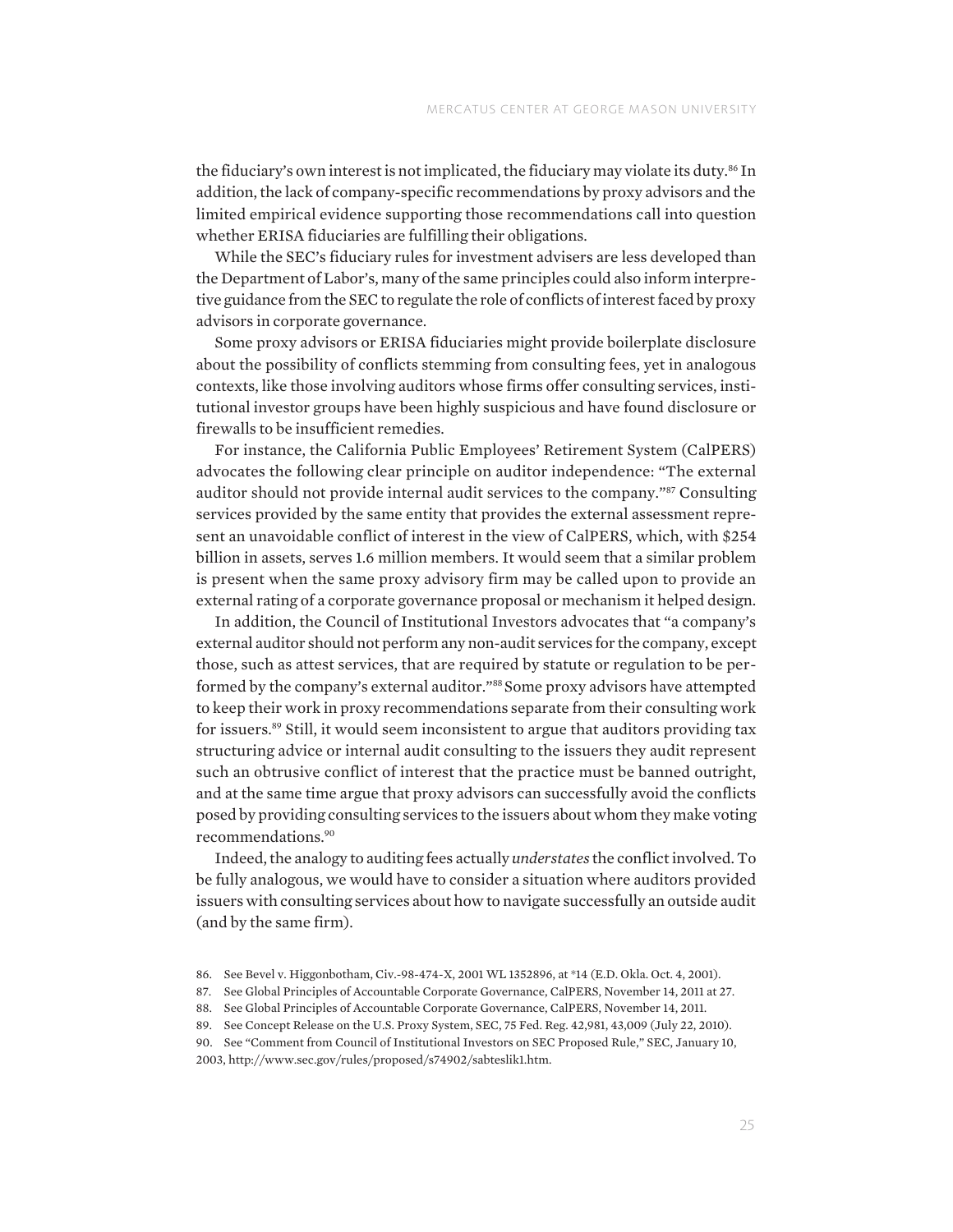Courts have held that obligations imposed by ERISA should be construed consistently with those of the federal securities laws.<sup>91</sup> Thus, to the extent that these principles cross over to the fiduciary obligations owed by proxy advisors and the investment advisers who rely on them, similar restrictions and liability risks from proxy advisor consulting fees may be present.

We have now examined three sources of low-quality advice: lack of resources, misaligned incentives, and conflicts of interest. Conflicts may already violate DOL regulations, which in turn provide guidelines for the SEC to follow. We have other recommendations as well to fix the current broken system.

#### VII. RECOMMENDATIONS

THE PROXY ADVISORY industry was principally created by regulation. Without regulatory mandates requiring active participation in proxy votes, and without interpretative releases giving preferential treatment to investment managers who use proxy advisors, a profitable proxy advisory industry might not exist.

There are legitimate concerns about merely adding more regulations, such as requirements that proxy advisors further "professionalize" their staffs or that a mandatory disclosure regime be created to solve a problem caused by regulation. The result of additional rules, as with credit-rating agencies, is often to make the regulated institutions less open to competition and closer to their regulators, a phenomenon known as "regulatory capture." Also, as we have seen, regulations often produce unintended consequences. It was no surprise that the US Chamber of Commerce, in a set of proposals in March for repairing the proxy advisory system, rejected the regulatory approach.<sup>92</sup>

On the other hand, replacing poor regulations with well-designed regulations can render businesses more exposed to the normal market forces that produce good outcomes.

The Egan-Jones letter shifted fiduciary responsibility for proxy decisions from mutual funds to third parties while simultaneously limiting the fiduciary exposure of those third parties. In the end, except in extraordinary cases, no one is responsible for representing the interests of shareholders. As a remedy, the law firm Wachtell, Lipton, Rosen & Katz argued, according to a piece in the *New York Times*, "that proxy advisory services should be subject to the proxy solicitation rules. If these rules applied, shareholders and public companies could sue the advisory services over disclosure lapses in their recommendation reports."93 It is possible, of course,

*<sup>91.</sup> Shirk*, 2007 WL 1100429, at \*15.

<sup>92.</sup> Ross Kerber, "Chamber of Commerce wants more proxy advisor disclosures," Reuters, March 20, 2013, http://www.reuters.com/article/2013/03/20/us-proxy-advisors-chamber-idUSBRE-92J0S120130320.

<sup>93.</sup> Steven M. Davidoff, "Proxy Firms Need More Rules, Companies Say," DealBook, November 30, 2010, http://dealbook.nytimes.com/2010/11/30/in-one-area-companies-want-more-regulation/.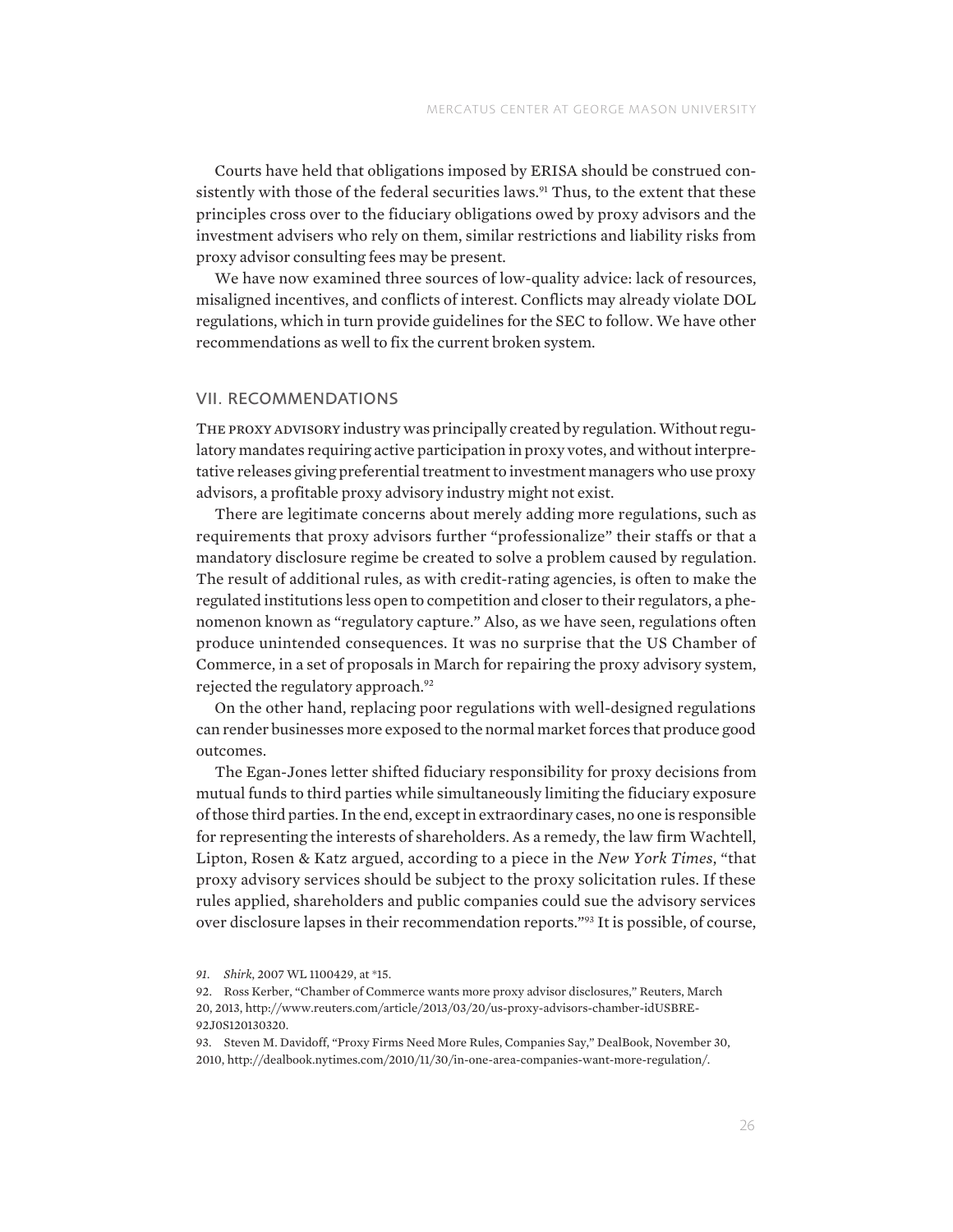that "by imposing this liability, the ability of proxy advisors to make recommendations would be chilled, if not killed."94 This paper does not suggest either a mandatory disclosure regime or the Lipton proposal, though both are valid options that deserve a place in the debate.

At a bare minimum, regulators must act to end to proxy advisor services' conflicts of interest, actual and potential. The firms must choose their clients: either corporate share issuers or investment institutions such as mutual funds—but not both. Even if this conflict were eliminated, the change would not remove that possibility that ISS would favor the ideological and political views of large proxyadvisory clients. That bias can't be removed through oversight, only through competition. In other words, if it were more broadly known that ISS recommendations diminished shareholder value, both kinds of potential clients might look elsewhere for advisory services.

Knowledge about shareholder value depends on research, and this sort of research is difficult to design because the advisory firms lack transparency. If regulators eliminate rules that offer preferential treatment to proxy advisors and the firms that use them, and eliminate the regulatory mandate for active voting policies, disclosure will occur voluntarily through market forces. This voluntary disclosure can occur along the lines recently suggested by the US Chamber, asking that proxy advisors

review the effects of their recommendations six months, or as practicable, after relevant proxy votes, and publish those results (with other necessary data) to permit interested persons to assess the accuracy, validity, and appropriateness of the PA Firm's recommendations. . . . These reviews should permit regularly revisiting and, if appropriate, modifying, proxy voting policies to ensure that they have a positive—or at a minimum no negative—effect on shareholder value.<sup>95</sup>

Unfortunately, ISS issued a response to the Chamber's suggestion that illustrates the extensive buffer it enjoys from market competition:

We take exception with the Chamber's misinformed characterization of the proxy advisory industry and with their disrespect for the financial institutions that are our clients and, ironically, some of the Chamber's own members. . . . We are accountable to our

94. Ibid.

95. "Best Practices and Core Principles for the Development, Dispensation, and Receipt of Proxy Advice," Center for Capital Markets Competitiveness, Chamber of Commerce (March 2013): 7, http:// www.centerforcapitalmarkets.com/wp-content/uploads/2010/04/Best-Practices-and-Core-Principles -for-Proxy-Advisors.pdf.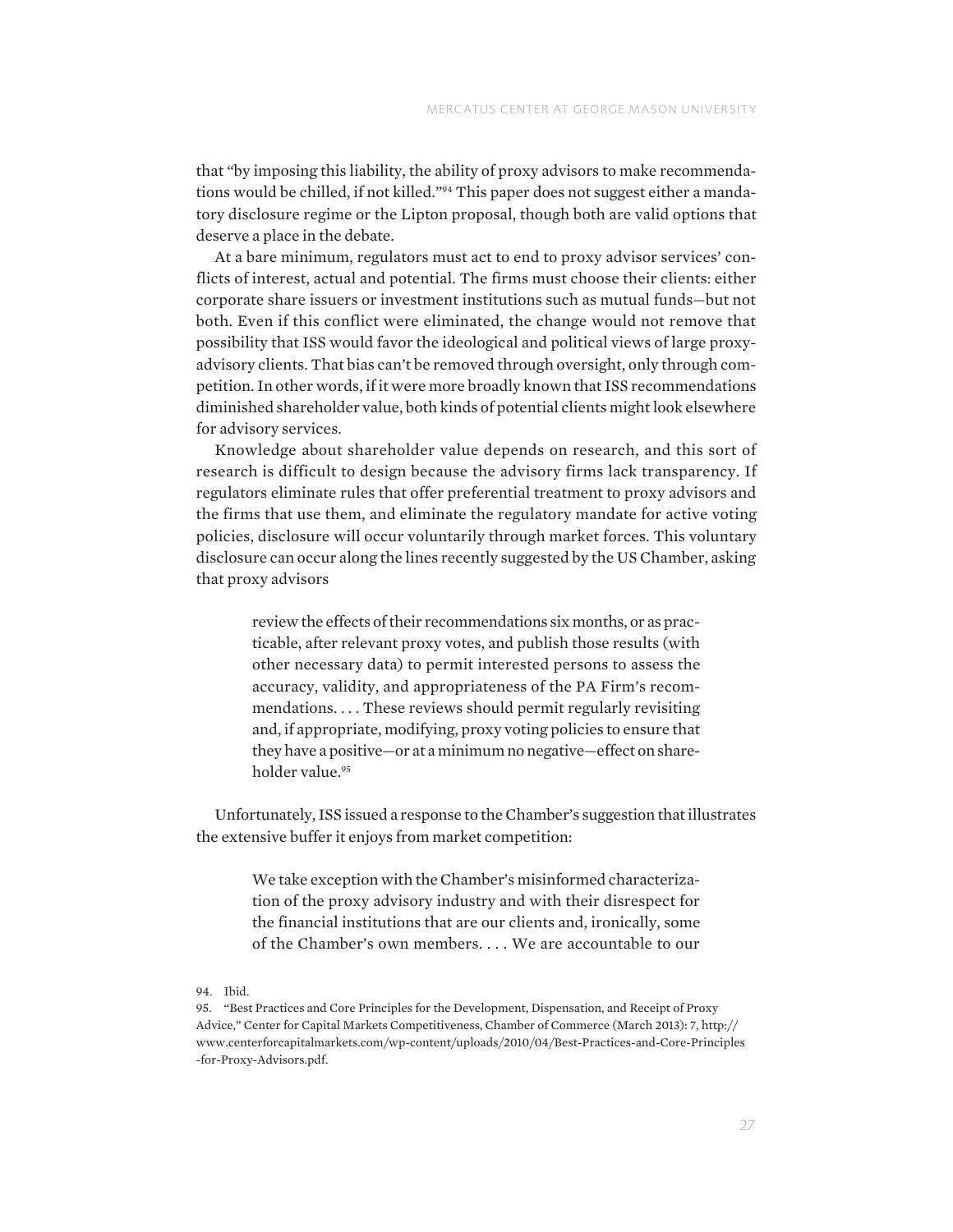clients who place their confidence in our service, to the companies we analyze and to the regulators that set the real guidelines for fiduciary responsibility. The Chamber should take its own advice by grounding its "Principles" in actual facts rather than its own self-serving interests.<sup>96</sup>

Fixing the current system also requires that we acknowledge that mutual funds can't possibly make considered judgments about tens of thousands of proxies, and that it is not in their best interest to do so. "Institutional investors like mutual funds and pension funds do not have the resources to analyze and consider all these proposals," as Steven Davidoff, a law school professor, wrote in the *New York Times*. 97 TIAA-CREF, for instance, holds stock in 7,000 companies and must cast more than 100,000 votes a year. Instead of requiring mutual funds to engage in active analysis of tens of thousands of votes, the SEC could allow funds and their advisers to determine when such analysis would be in their fund's best interest. This approach recognizes that the ultimate source of the problem is not the way ISS conducts its business but the burden the SEC has imposed on mutual funds that made them turn to ISS in the first place.

That burden is compounded by Dodd-Frank's insistence that shareholders cast certain votes, such as Say-on-Pay. We believe such proxy requirements are unnecessary. If issuers ignore the wishes of shareholders, then shareholders will take appropriate action through self-funded proxy fights, filing civil lawsuits, taking short positions, or simply voting with their feet by selling shares, thereby sending the powerful signal of a falling stock price.

In the absence of such a policy shift, many institutional investors cannot or will not dedicate sufficient resources to develop individual assessments of all proxies. And, since the SEC has provided them with what appears to be a legal "safe haven," these mutual funds will continue to turn to firms like ISS, firms that cannot adequately evaluate all the companies in the investment universe.

On the other hand, if the SEC recognized the limitations of the current policy, investors would benefit from lower costs and a decrease in the risk associated with centralized decision making. This change would not necessarily eliminate the role of proxy advisors but would reduce it to its proper weight in the scheme of corporate governance. Holly Gregory of the law firm Weill, Gotshal & Manges recently wrote on the blog of the Harvard Law School Forum on Corporate Governance

<sup>96.</sup> "ISS Response to the U.S. Chamber of Commerce's Guidelines for Proxy Advisory Firms," ISS, accessed April 4, 2013, http://www.issgovernance.com/press/issreponsechamberofcommerce. 97. Davidoff, "Proxy Firms Need More Rules, Companies Say."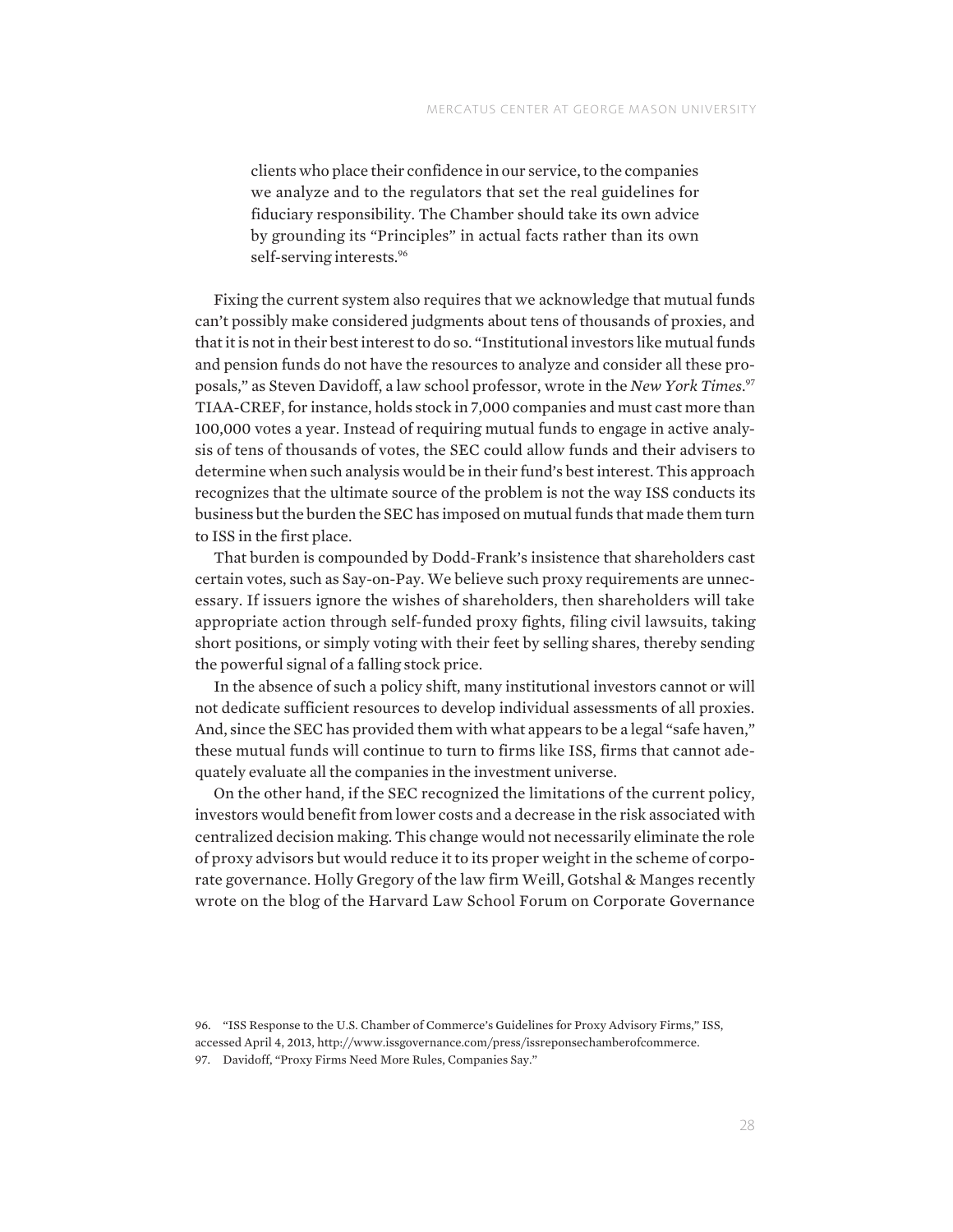and Financial Regulation, "Decisions to utilize the services that proxy advisors offer should be made on an informed basis after appropriate due diligence, especially if the shareholder is an institutional investor that owes fiduciary duties to beneficiaries."98

Those fiduciary duties include serious considerations of costs versus benefits. A perverse result of mandating that institutions vote all matters on a company proxy is that the SEC is essentially saying all issues are important to all shareholders. In fact, the potential benefits realized by voting on certain items, as required by SEC regulations, are outweighed by the cost to the fund of conducting a proper evaluation—a cost ultimately absorbed by the shareholders. In other words, the cost of, say, deciding how to vote proxies on 1,000 shares of a stock owned by a mutual fund with high turnover *subtracts* from shareholder value.

A report by the law firm Latham & Watkins, LLP, cites a 2008 interpretation by the Department of Labor, which found

that an investment adviser's fiduciary duty requires it first affirmatively to conclude that the potential economic benefits to share value arising from the act of voting outweighs [*sic*] the costs of voting (including the risk that the vote could decrease share value), with voting being appropriate only for those matters at a particular company that are determined to have greater benefit than cost.<sup>99</sup>

So far, neither the Department of Labor nor the SEC has reconciled this need for benefit-cost analysis with universal active proxy voting policy requirements. While the 2008 DOL interpretation tried to address the universal active voting mandate, a shift in priorities and a lack of enforcement at the DOL has since undercut the 2008 interpretive letter.

The SEC also has yet to address the responses to its 2010 concept release on proxy voting. When it does, it must recognize that its own interpretation of the original 2003 rule is at the root of the trouble—and the trouble is that two small firms, and one in particular, have become the central arbiters of corporate governance in America, and those firms are not equipped or incentivized to make value-enhancing decisions.

98. Holly Gregory, "Preserving Balance in Corporate Governance," *The Harvard Law School Forum on Corporate Governance and Financial Regulation* (blog), February 1, 2013, http://blogs.law.harvard.edu /corpgov/2013/02/01/preserving-balance-in-corporate-governance/.

99. "Proxy Advisory Business: Apotheosis or Apogee?," *Corporate Governance Commentary*, Latham & Watkins LLP (March 2011): 2, citing 29 C.F.R. § 2509 (2008).